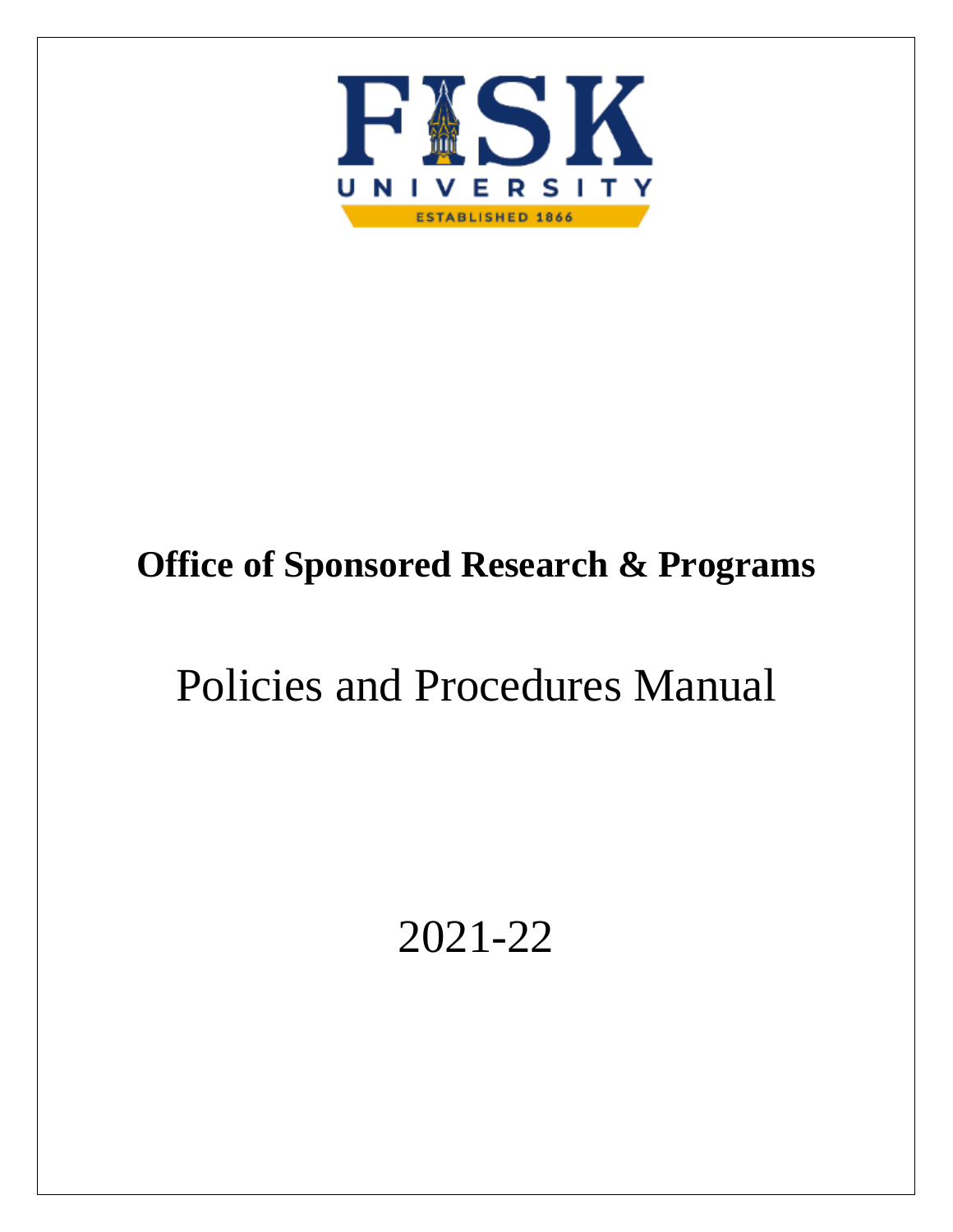

## *John D. Jones, PhD*

*Provost & Vice President for Academic Affairs Cravath Hall, Room 110 [jjones@fisk.edu](mailto:jjones@fisk.edu) (615) 329-8681*



# *Sajid Hussain, PhD*

*Director, Office of Sponsored Research & Programs Cravath Hall, Room 110 s*hussain*[@fisk.edu](mailto:shussain@fisk.edu) (615) 329-8524*



## *BriAnna Baber, PhD*

*Assistant Director, Office of Sponsored Research & Programs T*alley Brady*, Room 2*07 [bbaber@fisk.edu](mailto:bbaber@fisk.edu) *(615) 329-8624*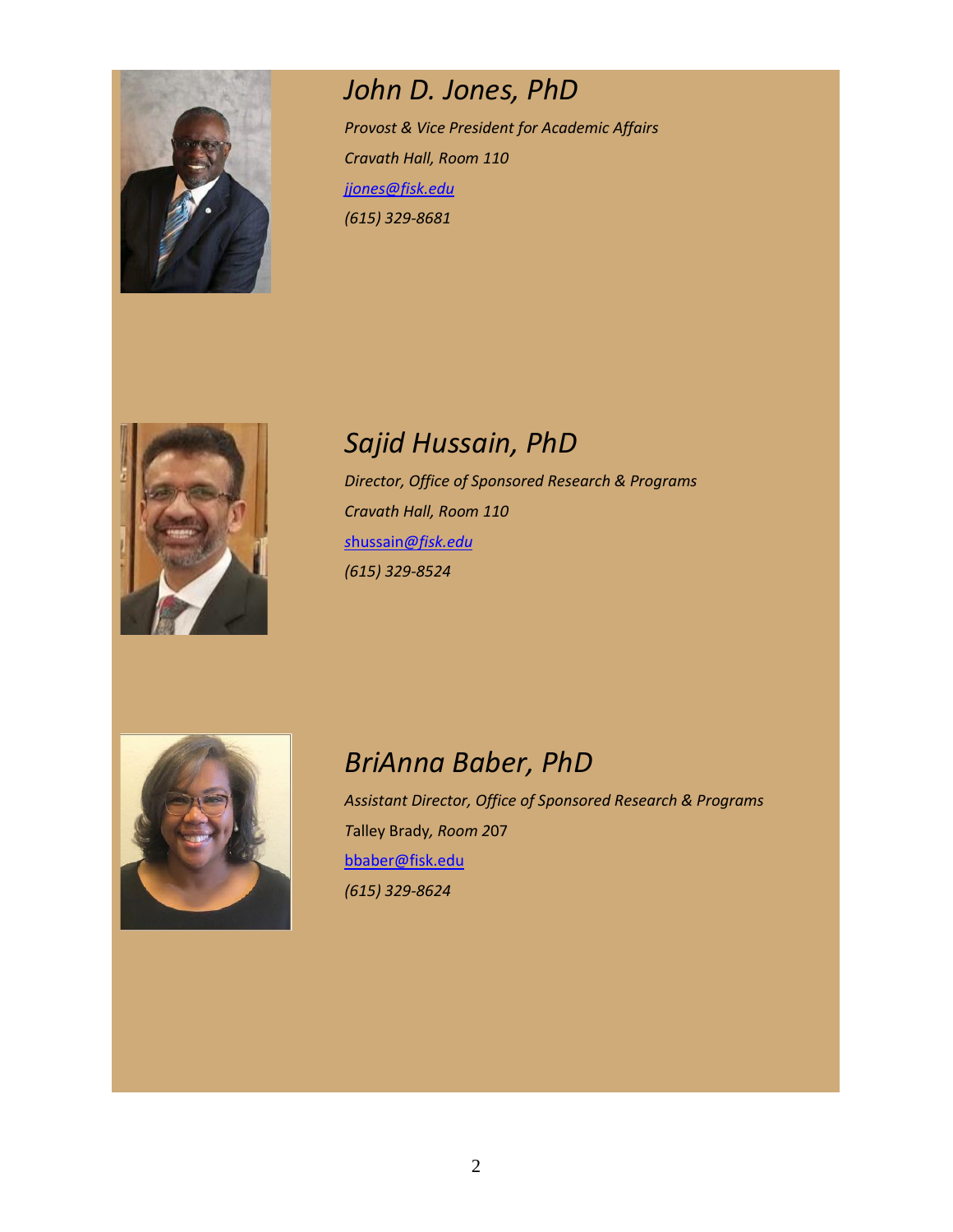## **Table of Contents**

| 1. |  |
|----|--|
| 2. |  |
| 3. |  |
| 4. |  |
| 5. |  |
|    |  |
| 6. |  |
|    |  |
|    |  |
|    |  |
|    |  |
| 7. |  |
| 8. |  |
|    |  |
|    |  |
| 9. |  |
|    |  |
|    |  |
|    |  |
|    |  |
|    |  |
|    |  |
|    |  |
|    |  |
|    |  |
|    |  |
|    |  |
|    |  |
|    |  |
|    |  |
|    |  |
|    |  |
|    |  |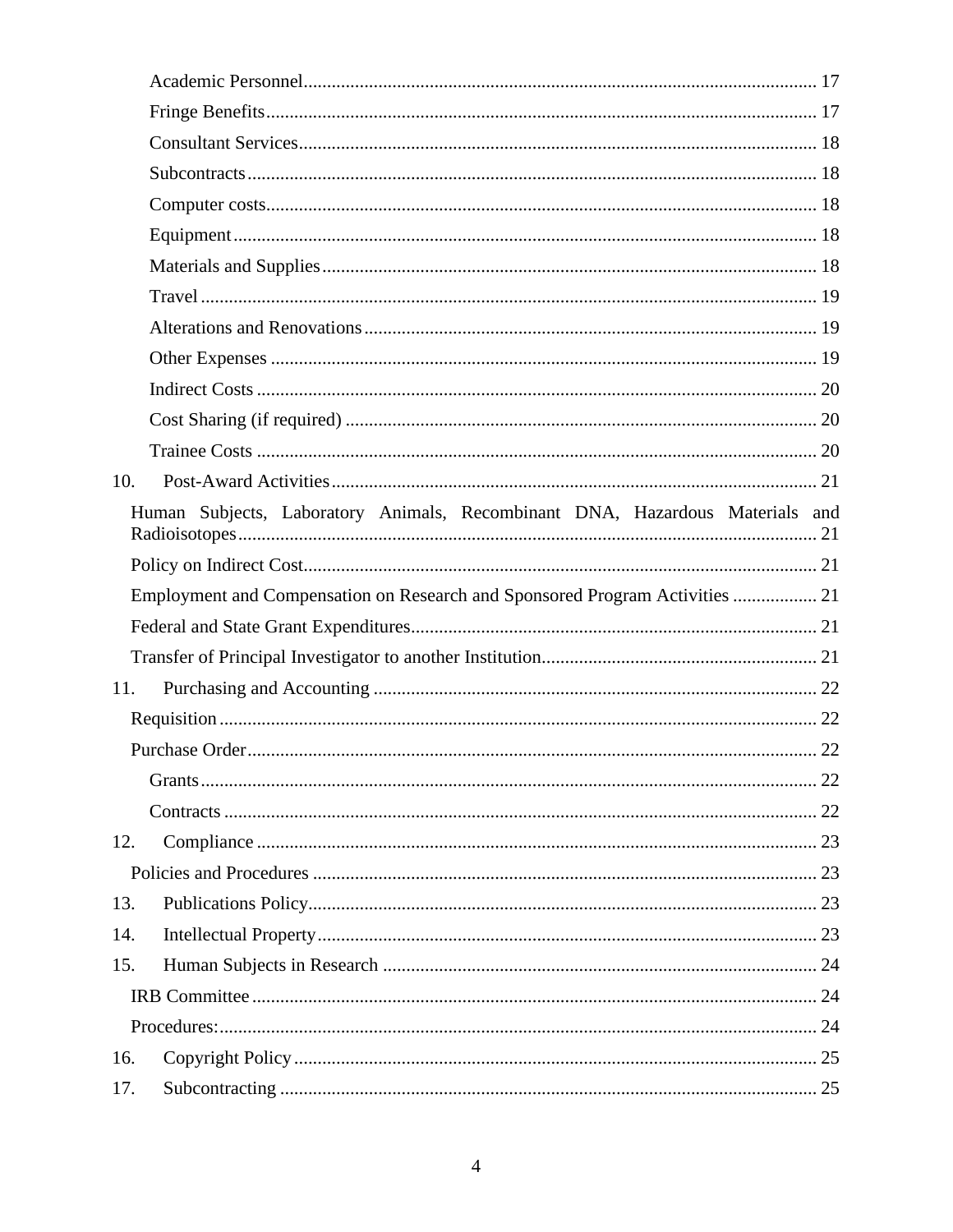| 18. |  |
|-----|--|
|     |  |
|     |  |
| 19. |  |
| 20. |  |
| 21. |  |
| 22. |  |
| 23. |  |
| 24. |  |
| 25. |  |
| 26. |  |
| 27. |  |
| 28. |  |
|     |  |
|     |  |
| 29. |  |
|     |  |
|     |  |
|     |  |
|     |  |
|     |  |
|     |  |
|     |  |
|     |  |
|     |  |
|     |  |
|     |  |
|     |  |
|     |  |
|     |  |
|     |  |
|     |  |
|     |  |
|     |  |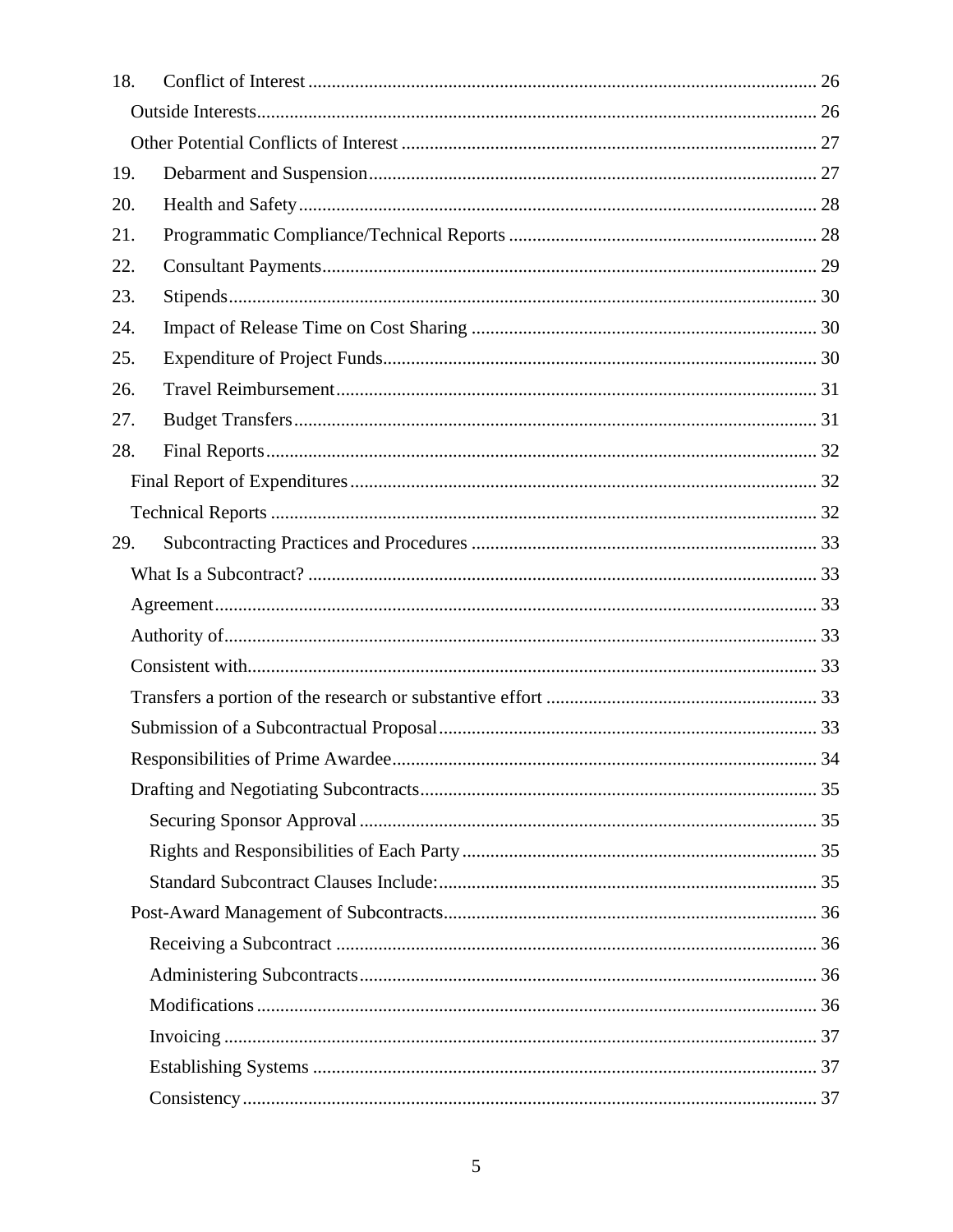| 30. |  |
|-----|--|
|     |  |
|     |  |
|     |  |
|     |  |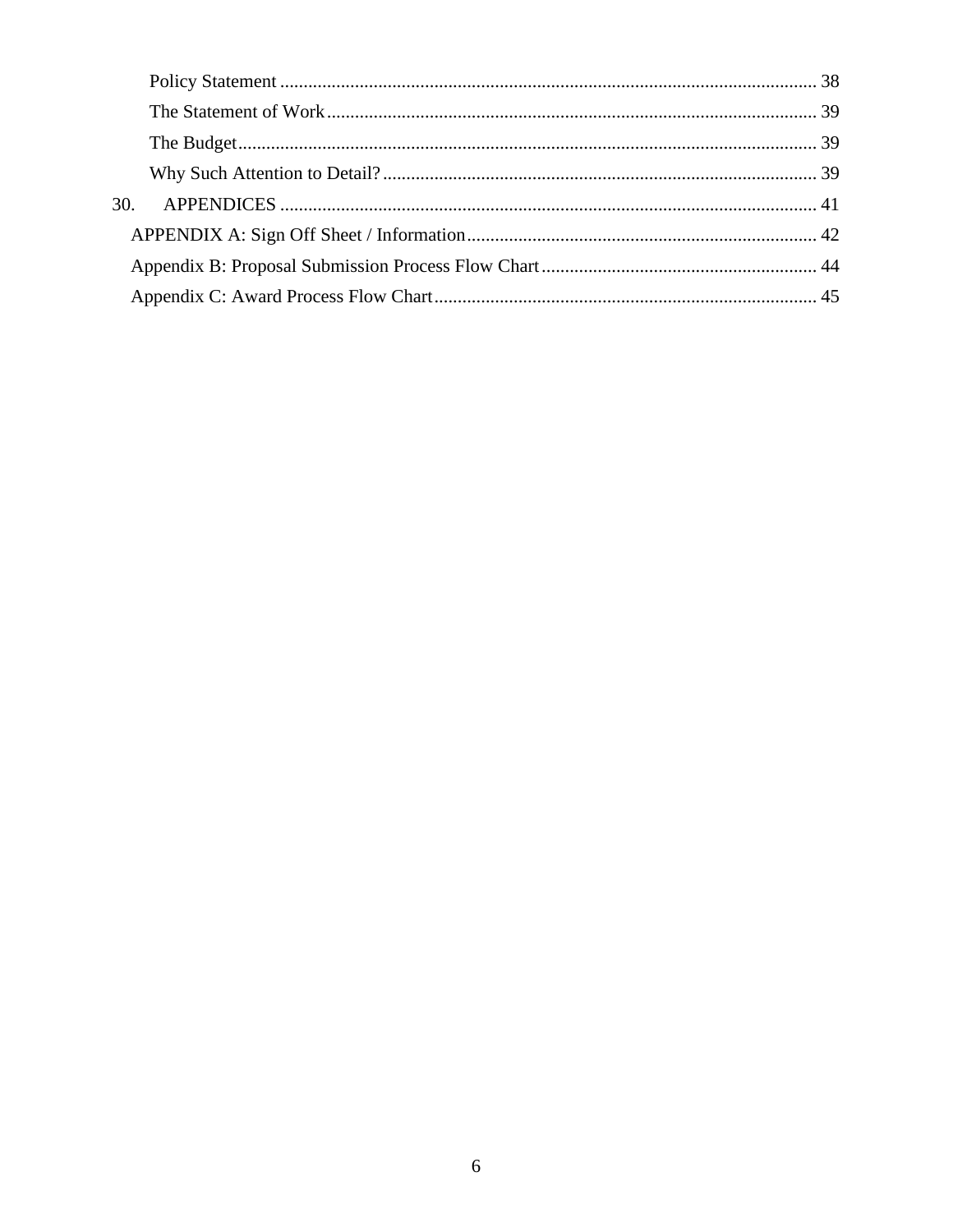## <span id="page-6-0"></span>**1. General Information**

The Fisk University Office of Sponsored Programs (OSP) is part of the Office of the Provost and serves as the major unit responsible for the development and promotion of the University's overall program of sponsored programs and sponsored research. OSP implements the established sponsored programs and research priorities, goals and policies as defined in the University's longrange strategic plan. OSP is responsible for assisting all facets of the University with the process of sponsored programs and research. It provides support for research and externally funded programs at the University. All proposals involving sponsored programs and research are reviewed and approved by OSP prior to final submission to the external funding agencies.

Related information concerning applications for research support from federal and state agencies, corporate organizations, foundations, and institutes are available through OSP. This office also oversees all patent and copyright activities through approved technology transfer agents. OSP has the ultimate responsibility for advising the President, faculty and administrative staff on institutional research policies, activities and making recommendations on current and future priorities in research.

## <span id="page-6-1"></span>**2. Mission Statement**

The mission of the Office of Sponsored Programs (OSP) at Fisk University is to Serve as an advocate for sponsored research; Advise the administration of matters of regulatory compliance; Assist faculty in finding funding opportunities; Assist faculty with the development of proposals; and Promote internal sponsorship of scholarly activities.

## <span id="page-6-2"></span>**3. Contact Information**

The office provides funding information, application guidelines and forms, proposal budgeting, proposal approval, award negotiations, consultation on all fiscal matters related to proposals, and training workshops and seminars.

## **Director, Office of Sponsored Research & Programs / Senior Grants Manager**

Sajid Hussain, Ph.D. Cravath Hall, Room 110B [shussain@fisk.edu](mailto:shussain@fisk.edu) (615) 329-8524

## **Assistant Director, Office of Sponsored Research & Programs / Grants Manager**

Bri'Anna Baber [bbaber@fisk.edu](mailto:bbaber@fisk.edu) Talley Brady Hall, Room 207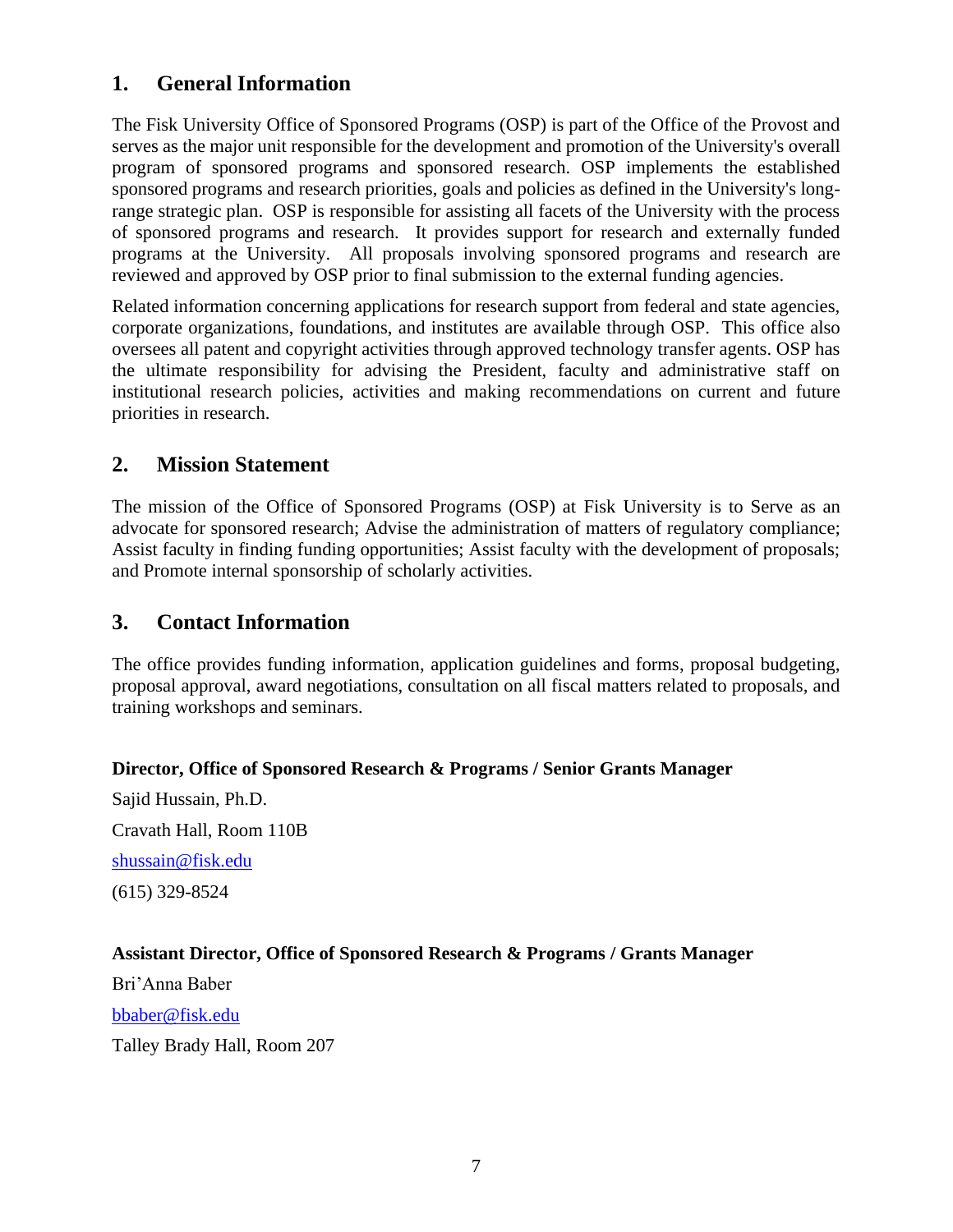## <span id="page-7-0"></span>**4. Organizational Structure**

The Office of Sponsored Programs (OSP) reports directly to the Provost and Vice President for Academic Affairs. The office also works and interacts closely with the Title III Director, office of Vice Provost for Faculty Initiatives & Research, and the office of Business and Finance, on all matters relating to sponsored programs and sponsored research.

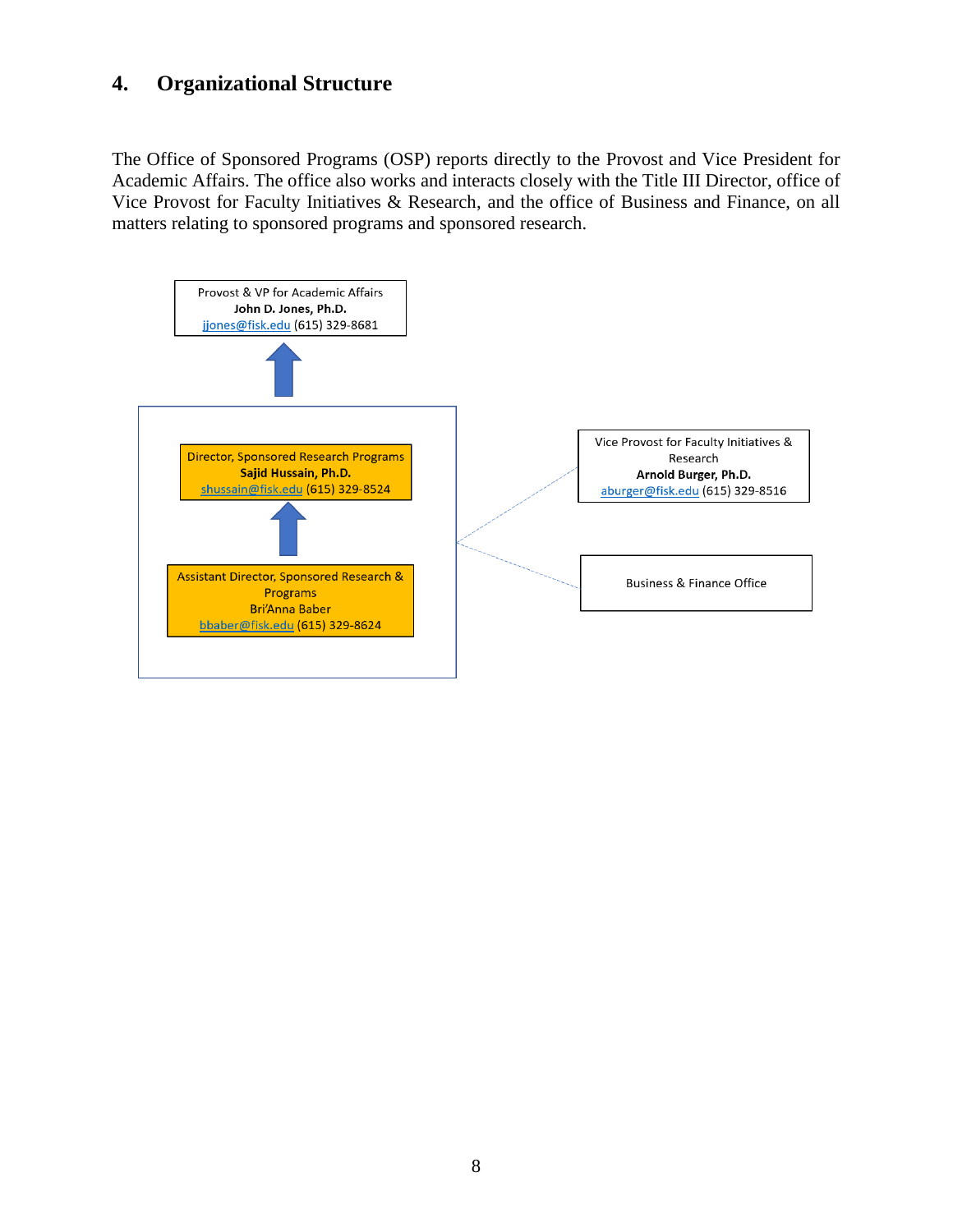## <span id="page-8-0"></span>**5. Outcomes**

OSP outcomes are:

- Increase all OSP staff understanding of principles of sponsored project administration;
- Develop a teamwork environment;
- Reduce the administrative burden placed on PI's in applying and administrating contracts and grants;
- Increase the number of proposals submitted per College by 25% each Fiscal Year; and
- Increase the number of awards by 10% per College.

### <span id="page-8-1"></span>**Strategies to achieve Outcomes**

The above outcomes will be achieved by the implementation of the below listed strategies:

- OSP will work with faculty/staff in all divisions to write grants.
- Faculty and Staff will attend a proposal building/development workshop to horn their skills in grant writing.
- Update and design the OSP website in a way that it will enhance faculty to write proposals. The website will also feature announcements, OSP newsletter, etc...
- The OSP staff will meet with the faculty and staff to discuss the office's new organizational structure, OSP procedures.
- Workshops will be conducted at least once every semester.
- One on one consultation as deemed necessary and/or when requested.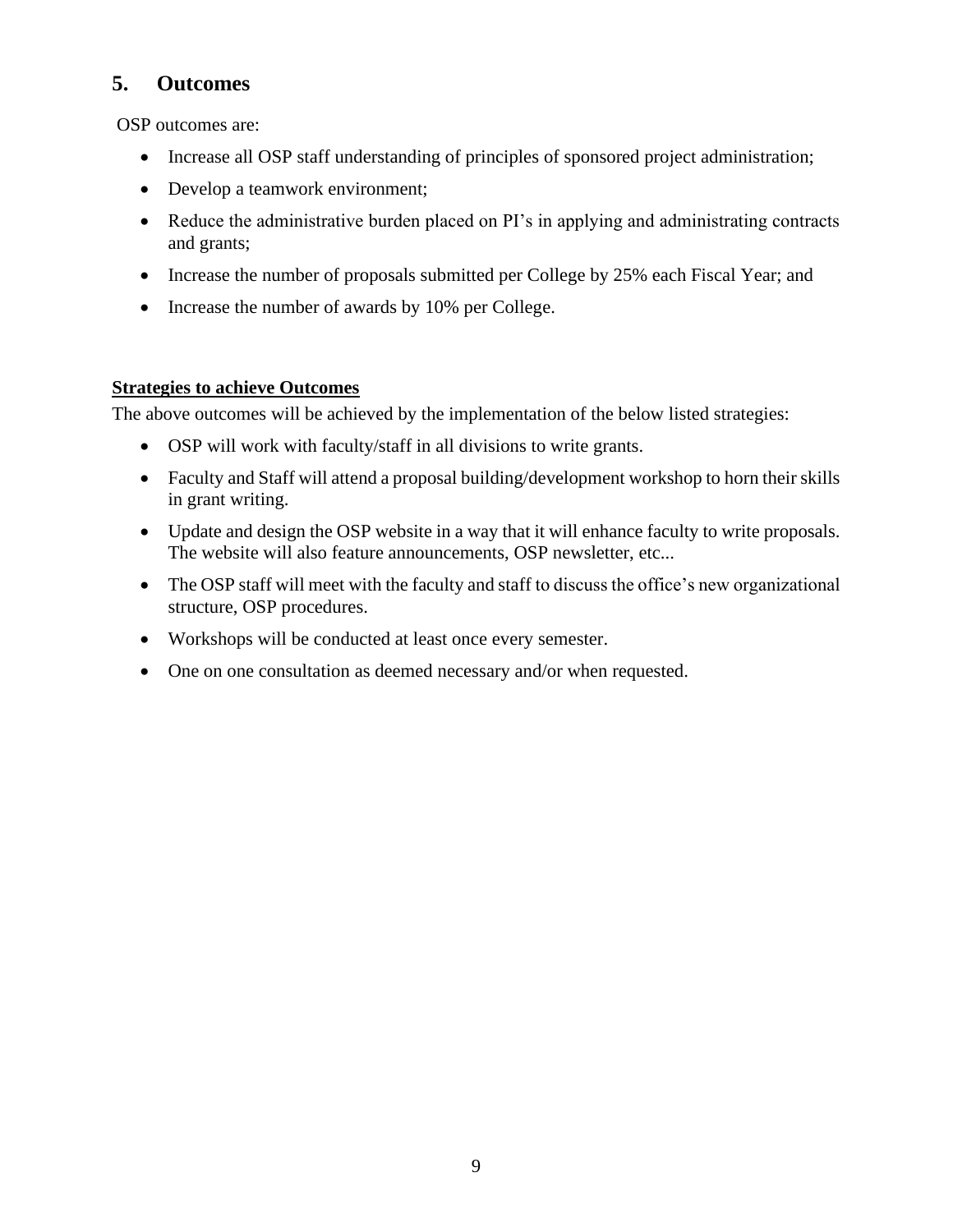## <span id="page-9-0"></span>**6. Overview of Services**

Services provided to faculty and staff include:

## <span id="page-9-1"></span>**Research Support**

Research grants, contracts, or gifts will be accepted only when the proposed research is of benefit to the University, and/or the public in general. The availability of funds must not be the sole justification for undertaking research. The terms of any grant, contract, or gift for research must conform to the usual University policies and business procedures.

## <span id="page-9-2"></span>**Proposal Development**

Proposal development is one of the primary objectives, as well as one of the key activities, of the OSP. OSP is available to assist and direct proposal development in the various discipline areas. OSP staff will provide full time proposal development and processing assistance for all sponsored research grant and contract activities funded from extramural sources.

## <span id="page-9-3"></span>**Proposal Review**

Each research proposal, upon submittal to an external agency, reflects upon the capabilities and standards of Fisk University. To assure uniform, high quality institutional representation, each proposal must pass a rigorous, multi-step internal review. Signature authorizations of the Principal Investigator, Dean, Department Chair and the University Administrative levels must be secured to complete the review process. OSP staff members are prepared to assist in and complete the proposal review process.

## <span id="page-9-4"></span>**Funding Source References**

Several funding source publications are shared through the OSP office, including Grants.Gov, National Science Foundation, National Institutes of Health, Department of Education, etc. Faculty is encouraged to stop by and peruse these resources.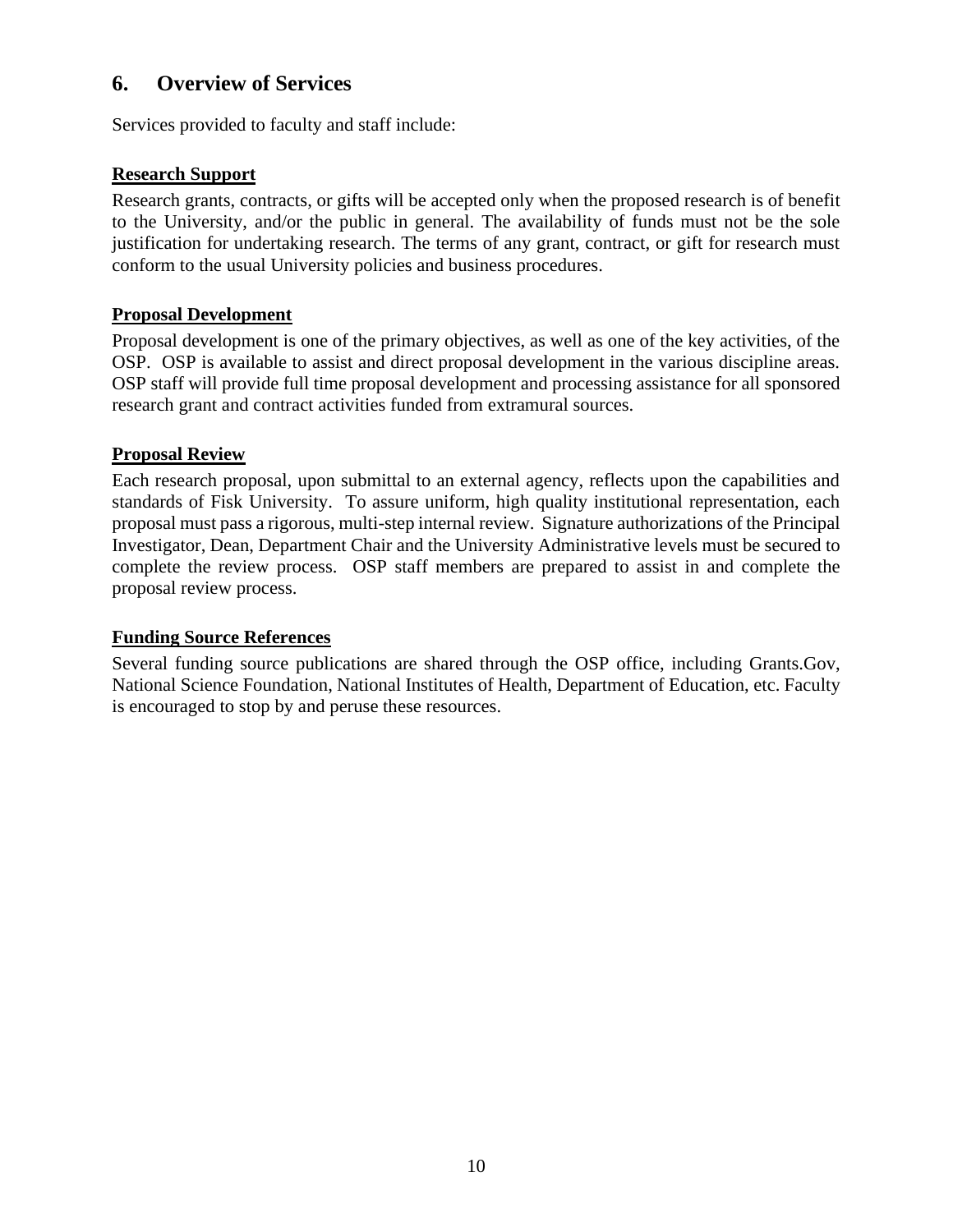## <span id="page-10-0"></span>**7. Incentives Program**

The OSP is in the planning stages of developing a comprehensive awards program to encourage faculty to participate in research. Research incentive awards are designed to promote and reward successful grantsmanship. They include:

- **Principal Investigator (PI) of the Year –** OSP recognizes each year the PI whose award brought in the largest amount of funds.
- **Research Writing Team of the Year** Along with the PI, OSP recognizes the writing team that assisted the PI with the writing of the proposal that was funded.
- **Project/Program Writing Team of the Year –** Members of the Project writing team will also be recognized.
- **New PIs of the Year** Faculty, who have written for the first time will be recognized.
- **Researcher of the Year The** OSP is committed to recognizing researcher for outstanding efforts. A researcher will be recognized at the end of each academic year.
- **OSP End of the Year Recognition Affair -** OSP will honor all PIs at an end of the year. Each PI will receive a certificate.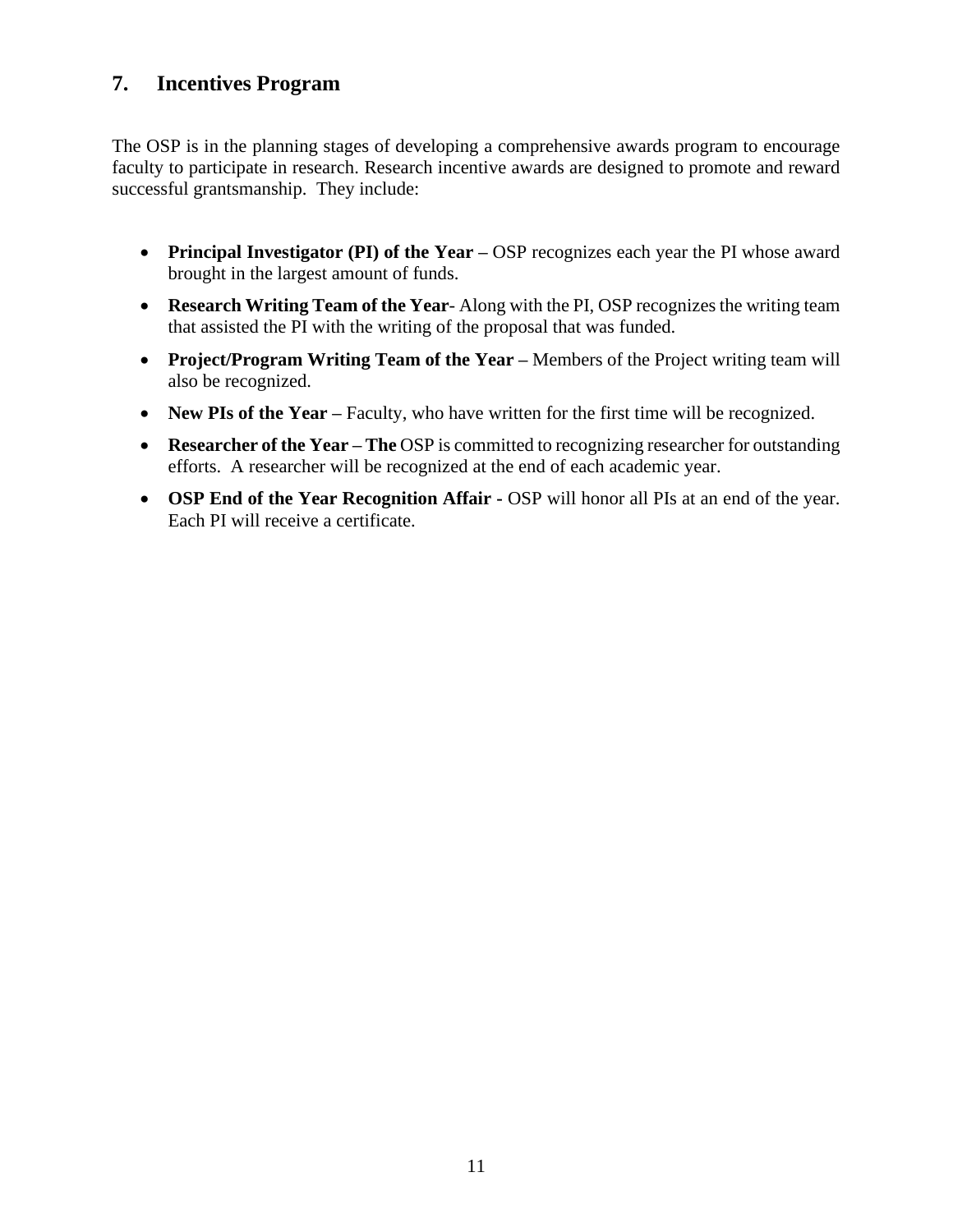## <span id="page-11-0"></span>**8. Pre-Proposal Development Activities**

## <span id="page-11-1"></span>**Proposal Submission Procedure and Post-Award Activities**

Procedures for submitting proposals to state and federal agencies as well as post-award activities are as follows:

All research grant proposals and contract applications must be internally reviewed and approved before leaving the University as an official final-draft submission. In most cases, a signature from the Sr. Vice Provost, Sponsored Programs (OSP) will indicate that a successful internal review of the document has been completed. Approvals will be secured using the Signoff sheet. This twopage form should also be accompanied by a one page abstract and a one-page budget summary.

### <span id="page-11-2"></span>**Pre-Award Activities**

- 1. The Principal Investigator (PI) should submit a "Notice of Intent to submit" form (Appendix A) as soon as he/she decides to develop a proposal. It is important to notify appropriate Chairpersons, Deans, and other supervisory or administrative individuals of proposed research, since these persons need to agree that the proposed activity is consistent with the missions of their respective units. Moreover, they may be called upon to provide space, release time, etc. for the project if funds are granted.
- 2. Preliminary proposal review(s) should be scheduled with Departmental Supervisors during the proposal development period. PIs should develop their proposals consistent with the specific RFP notification being answered.
- 3. Be sure to specify the required number of copies to be mailed to the funding agency, the postmark deadline, and please provide a copy of the solicitation with the proposal.
- 4. In preparing the budget, use appropriate Fringe Benefits (currently 28% of Salaried Personnel) and Indirect Cost rates (see Appendix B - General Information: Negotiated Indirect Cost Rates -- percentage to be applied to Direct Cost Total).
- 5. Allow **Five Working Days (minimum)** to process and mail proposal applications. **Allow Extra Time for Proposals Specifying Special Conditions** (e.g., use of Human Subjects, Laboratory Animals, Hazardous and/or Radioactive Materials, etc.). Proposals must be reviewed to assure that they conform to academic, financial, research conduct, personnel, animal welfare, hazardous materials/waste handling, and human subject health/safety restrictions and guidelines imposed on and by the University. Even under normal circumstances (with no special conditions), completing the review takes time and is often subject to the availability of responsible individuals (reviewers). Every effort will be made to accommodate all proposal submissions in meeting the deadline. However, every proposal submission is not an emergency! PIs are requested to plan their proposal development accordingly.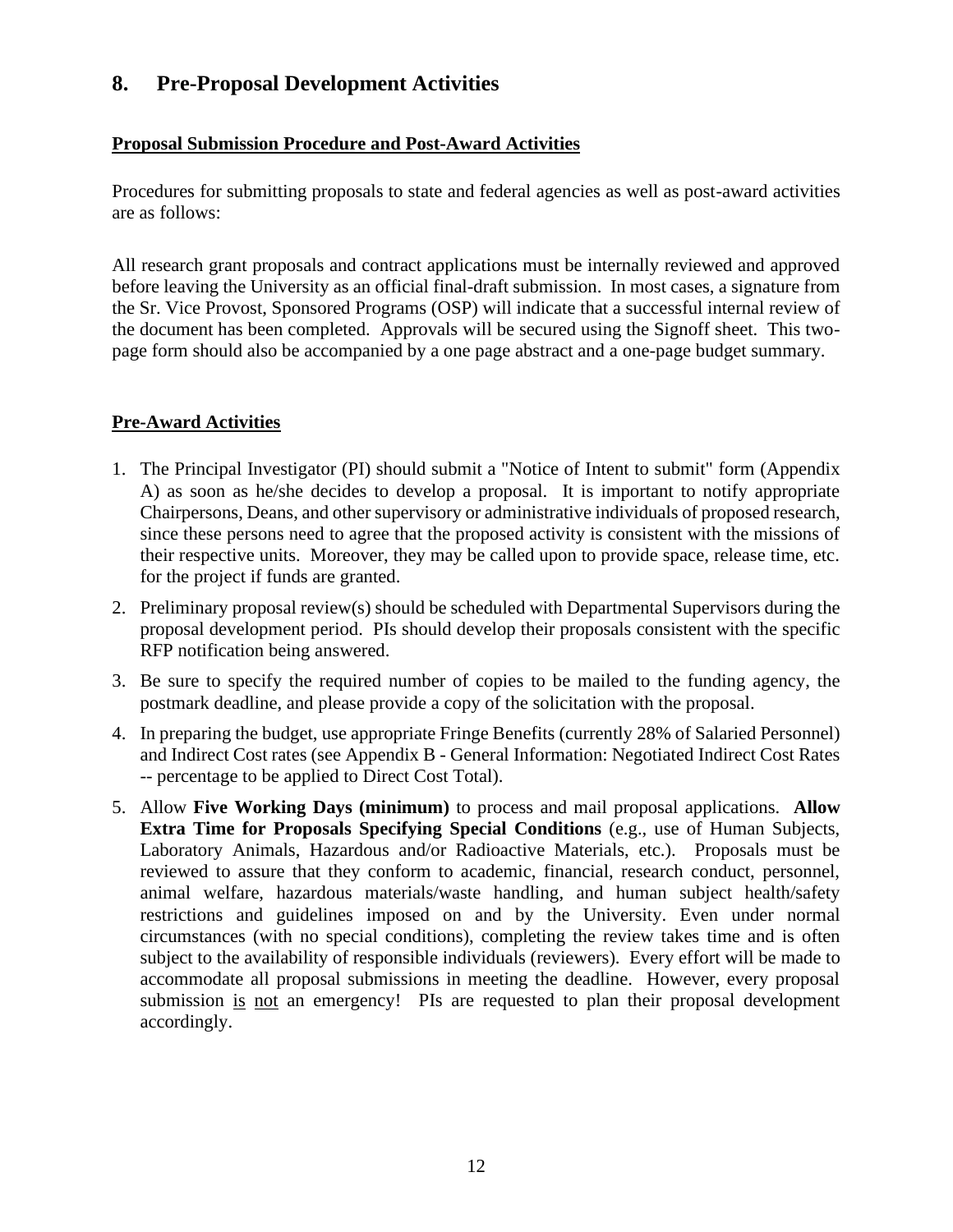## <span id="page-12-0"></span>**9. Proposal Development**

## <span id="page-12-1"></span>**Request for Proposals (RFP)**

A good proposal, whether it is research, training, or curricular development, requires time. Oftentimes one is forced to speed up proposal development because of impending deadlines, but many times one knows far enough in advance to make adequate plans. Many granting agencies have more than one deadline; it may be more profitable to miss a deadline rather than submitting an application that is not very well prepared. Writing a concept paper is one way of helping one plan, organize, think through, and refine ideas into fundable proposals.

### <span id="page-12-2"></span>**Concept Paper**

Proposal writing requires organization of thought, clear communication, and a logical sequence of ideas. Under the pressure of meeting a deadline it is especially difficult to produce a coherent, precise, and concise application which represents one's work in the most favorable manner possible. The concept paper is a brief sketch of a project idea, which serves as an advance organizer for the full proposal and provides a medium to assess the idea in several contexts. This brief paper of 2-4 pages helps applicants organize, think through, and refine their idea so that it can be shaped into a fundable proposal. Once written, concept papers can be used in a variety of ways: 1) obtain feedback from colleagues; 2) identify resources needed; 3) bring collaborators on board; 4) determine boilerplate which will be needed; 5) identify potential sponsors; and 6) preproposal contact with sponsor.

#### <span id="page-12-3"></span>**Proposal Components**

Each application should be developed in accordance with specific program instructions. The text should be organized to meet the evaluation criteria published in the guidelines. Although the narrative outline should follow program specific guidelines, there are components which are common to all proposals and the following should be recognized as the basic framework for translating an idea to a well OSP form:

#### <span id="page-12-4"></span>Cover Page

Contains information about the legal applicant and the proposal: the principal investigator, the title of the project, the agency to which the application is being submitted, the date submitted, duration of the project, contact persons for questions or negotiation; institutional approvals; and amount requested (see Appendix B).

The title deserves special attention. It carries the image of the project. Since it is entered, scanned, and indexed in information systems, it should be precise and telling. Keep it short, but appropriately descriptive.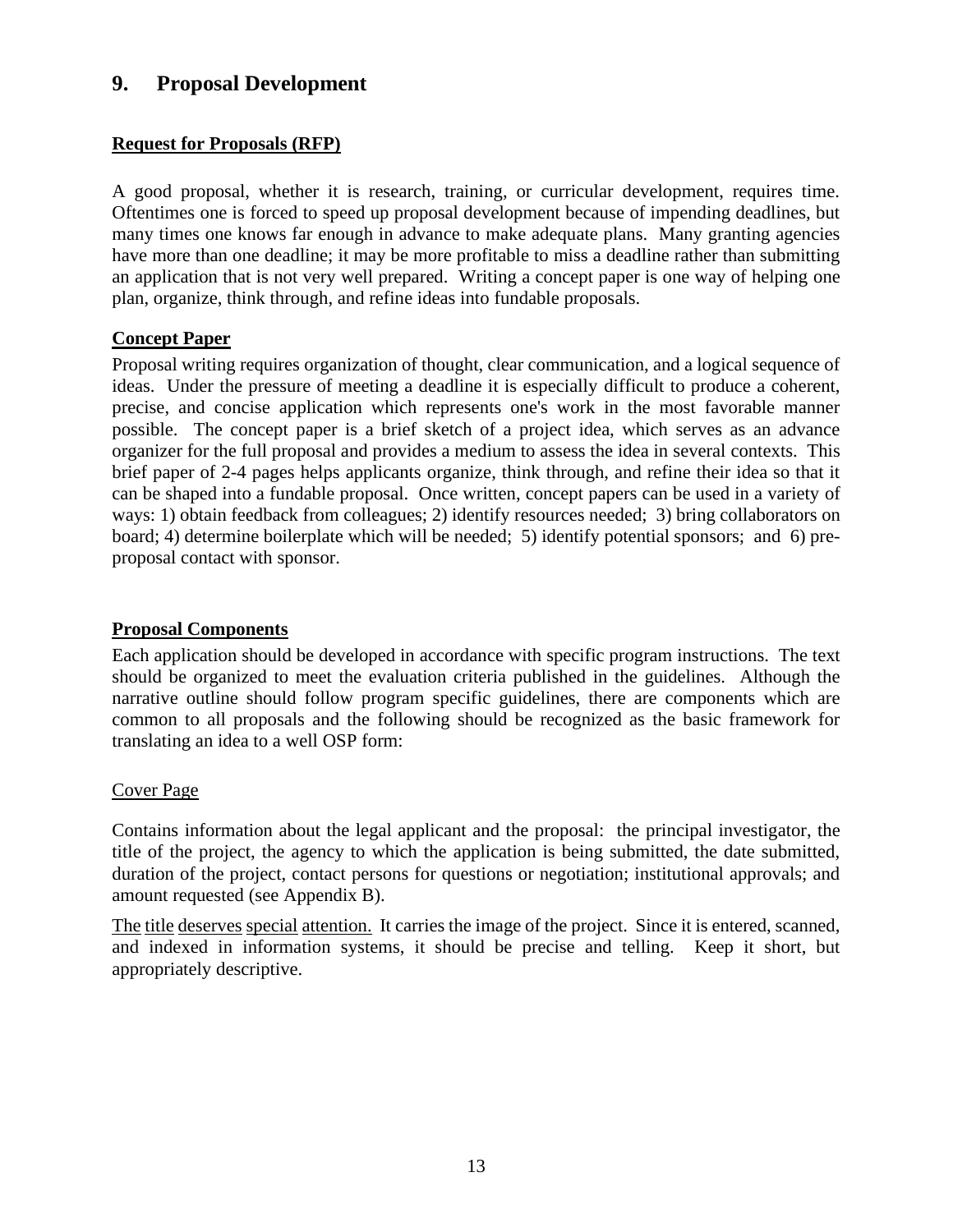## <span id="page-13-0"></span>Abstract

A page which summarizes the key features of the proposal. It should include a statement of the objective, methods, and significance condensed to a page or less. The main points of the text should be covered; it should be informative to others and understandable to a lay person.

The reviewers usually read the abstract first to gain a perspective on the study; use it later to remind themselves of the nature of the study when the project comes up for discussion; it may be the basis for assignment by the sponsor to a specific review group.

#### <span id="page-13-1"></span>Problem Statement/Needs Assessment

Define the problem in specific and realistic terms. Don't let them be too grandiose or too trivial. Why has this problem been chosen for study? What are the causes of the problem? Why does the study need to be conducted? Provide documentation and relevant, though carefully selected, statistics. State why the sponsor favors this project over all other applications.

#### <span id="page-13-2"></span>Literature Review/Bibliography

The problem statement and need for the study, as well as the methodology, will have their foundation in the literature.

For example, what is known about the area of inquiry; how does the study relate to what is known; why has the approach to the problem been selected? Citations should be analytical, highlighting the essence of an author's work and describing strengths, weakness, comparisons, and points of departure. It is important to demonstrate your familiarity with the field. Any pertinent reference that is overlooked may be one that the reviewer expected to see cited. The bibliographic selection will reflect the author's scholarship and credibility.

If there is no literature bearing on the problem, indicate what sources were consulted; also offer reasons why there is a vacuum. Cite those works, which come closest to the problem and explain why they fall short. If the literature is overwhelming, select only those sources, which bear directly on the problem.

This part of the proposal is not usually a discrete section. Usually, it is worked into the flow of the entire narrative so that it provides a conceptual framework. Two points should be kept in mind. First, the proposal can't be written and then the literature search done. Second, the reviewers will probably be some of the leading authorities in the field and will be looking for references; demonstrating your knowledge and understanding of the state-of-the-art is critical. Do not overlook the National Information Technical Service and similar sources. All citations in the text should be compiled in a Selected Bibliography.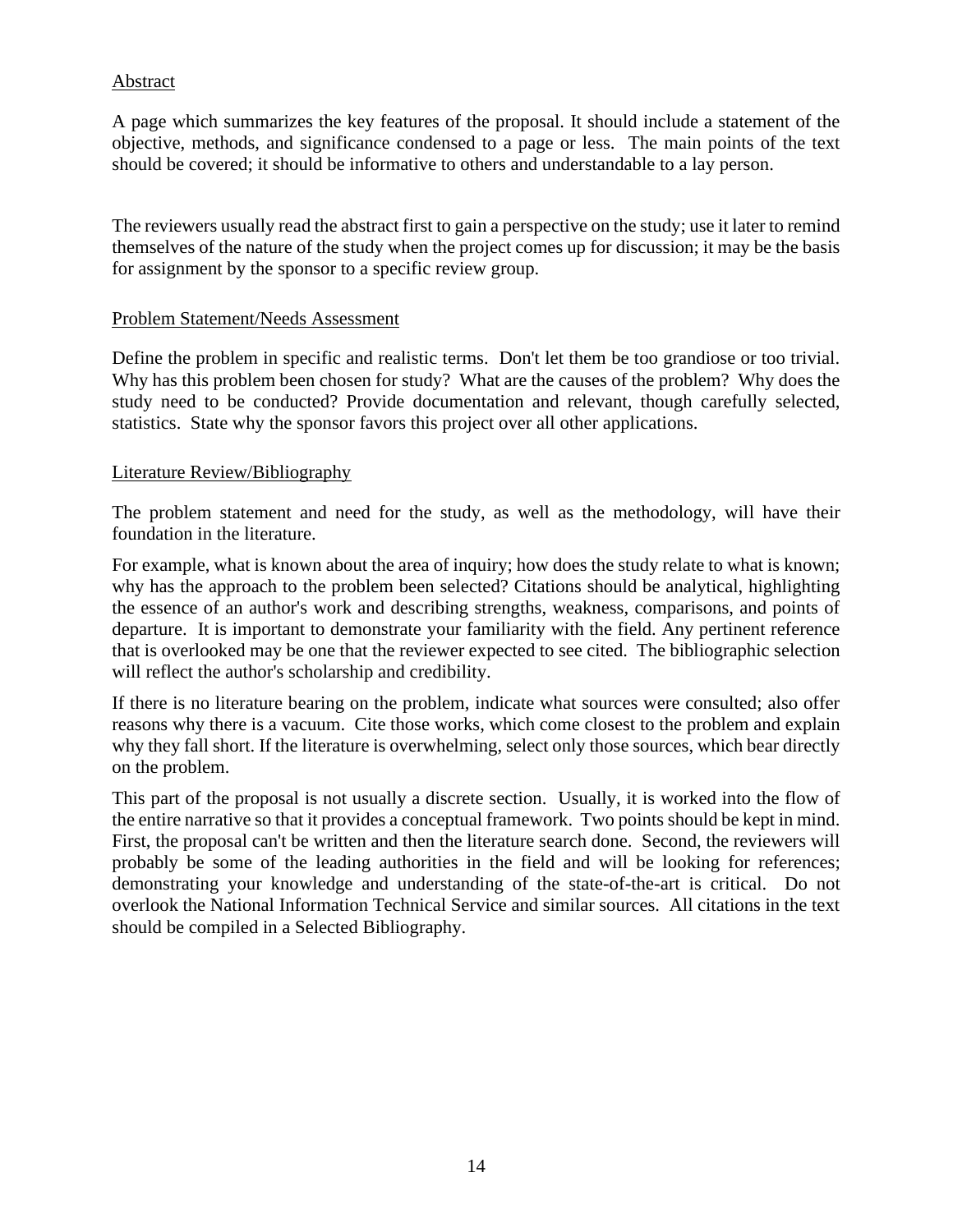### <span id="page-14-0"></span>Objectives/Questions/Hypotheses

These are precise, measurable statements of the expected outcome of the project. They can be phrased as objectives, or questions to be answered or hypotheses to be tested. They present the terms of the study by establishing its parameters.

Carefully selected, they create the specific focus for a manageable project; expressed in epic statements they propose a project, which attempts to do more than it could hope to realize.

If they are too narrow, the study may appear to be trivial. Striking a balance keeps the project realistic and manageable. Number and list them so that anyone reading the proposal knows exactly what you seek to achieve. Ask yourself if the objectives lend themselves to operational definitions and if the hypotheses and questions are testable. If they do not, redefine them until they do.

### <span id="page-14-1"></span>Preliminary Work

Often, especially in the case of highly competitive grants and contracts, there will be a request for information related to introductory and prerequisite research or studies performed prior to the proposed project. It is useful therefore and to the researcher's advantage to include a proposal section summarizing experimentation or studies that have been completed in preparation for the primary investigation being proposed. Funding organizations want some assurance that their research dollars are being put to the best possible use, and also want to learn what has led the investigator to formulate his or her present set of objectives. In many such cases, it may be next to impossible for the researcher to qualify for funding without the inclusion of some wellorganized preliminary work.

## <span id="page-14-2"></span>Methodology/Design

This section gives evidence of your ability to plan and conduct the study. What activities are proposed to carry out the objectives, to test the questions and hypotheses? What is the rationale for the approach?

The procedures should be carefully detailed. In a research proposal, discussion of the methodology should include what data will be collected, accessibility of data, who will collect it and how, how the data will be analyzed, sampling procedure, controls, and subjects. Justify where necessary the appropriateness of the study design and research methods. Address sample size and selection and application of statistical methodologies.

If you are going to develop curriculum, explain existing sources to be used and why selected, what form it will take, content, field testing, how it will be used, who will use it, and how it will be made available to users.

A training program should explain what material will be used, who the participants will be, how many, how they will be selected, where the training will take place, how long, and who the trainers will be. Let the reader know you have developed a complete plan of action.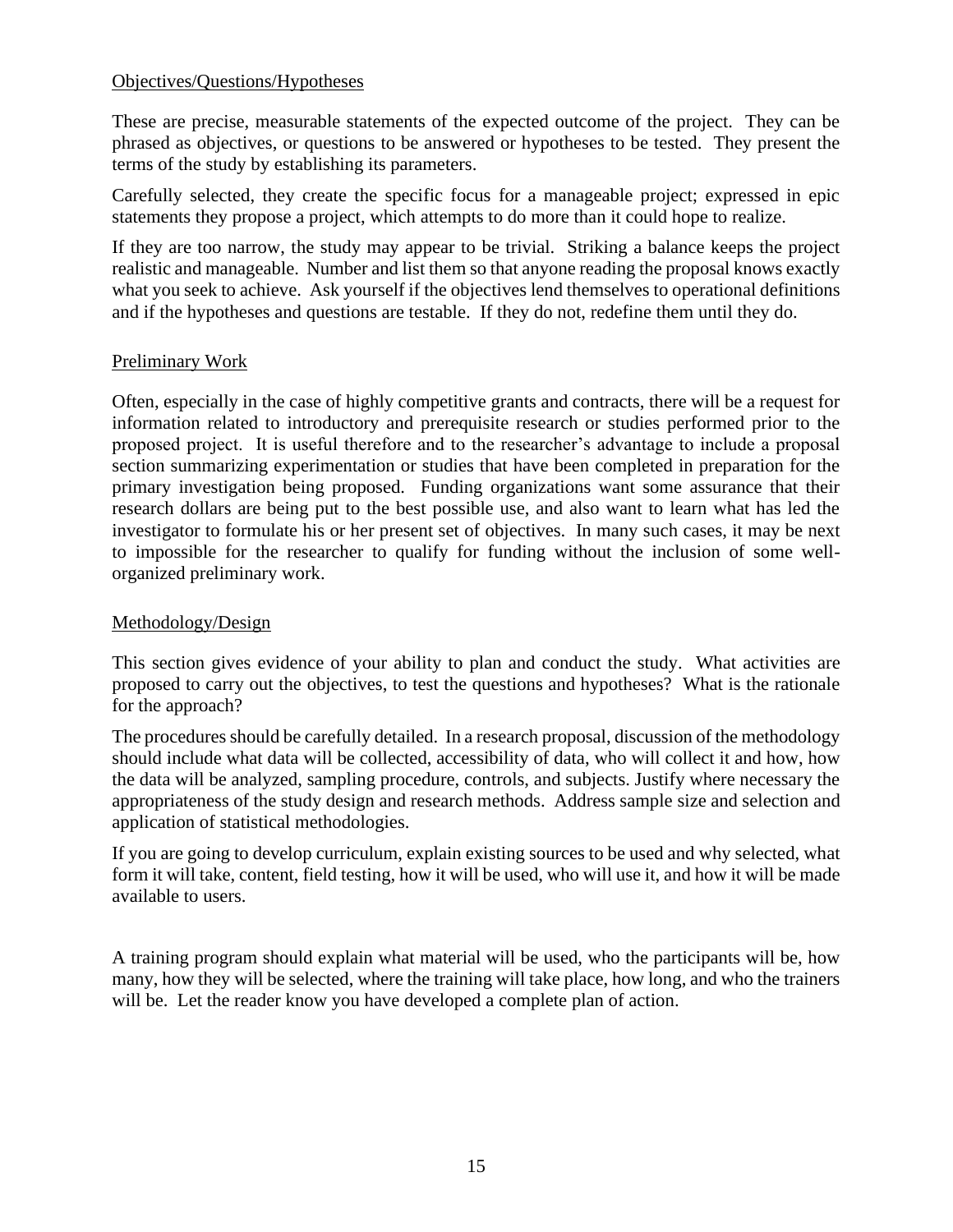## <span id="page-15-0"></span>Evaluation

Carefully consider if an explicit evaluation plan should be included in your proposal and decide what factors will have to be assessed. Consult an evaluation specialist if you have no training or background in evaluation methodology. Clarify for the reviewer who will conduct evaluation, their qualifications to do so, and their plan for doing it. This may be a service provided by an outside consultant, someone on campus, or an organization set up for such purposes.

### <span id="page-15-1"></span>Results/Significance

Be sure you have clearly in mind what contribution the study will make. Can the process or the outcomes be duplicated, adapted, or generalized? What accomplishment can the agency take to Congress to support budget requests? Either as an advancement of fundamental knowledge or as an instrument of applied science, the impact of the study must be made clear. Will the results have local, regional, or national significance? What difference will your project make (the eternal before and after question)?

#### <span id="page-15-2"></span>Dissemination

The results of any study must be made available to potential users for application or replication. How will you do it? Dissemination vehicles include presentation at a professional meeting, publication of an article, holding a conference, and utilizing any existing networks. Plans for this effort should be discussed when an agency considers this activity a criterion of evaluation.

#### <span id="page-15-3"></span>Management Plan

Identify key staff members, including yourself, highlight their backgrounds, and comment on the special contribution their expertise will enable them to make. Describe their specific responsibilities and show their relationships in an organizational chart. If other departments, institutions, or organizations will be participating in the project, discuss their input and what the lines of communication will be.

If consultants or an advisory board will be used, identify people or at least describe the backgrounds and capabilities, which you will seek. Explain the role, exactly what they do and when as well as why they are needed. Try to contact individuals before the proposal goes in to get their agreement to participate.

Let the reader know you understand your own limitations and weak areas as well as your strengths. Provide an activity chart, which lists tasks across the project time period. This can range from a simple bar chart to a critical path chart. The ordering of events, dates for completion, and staff responsibilities for implementation in a diagram help the reader visualize and summarize the work plan.

#### <span id="page-15-4"></span>Other Components

General university facilities or special features should be narrated. Equipment, systems, administration, resources - all should be highlighted as appropriate. While much of it can be boilerplate for any proposal you write, it should be adapted for each application to call attention to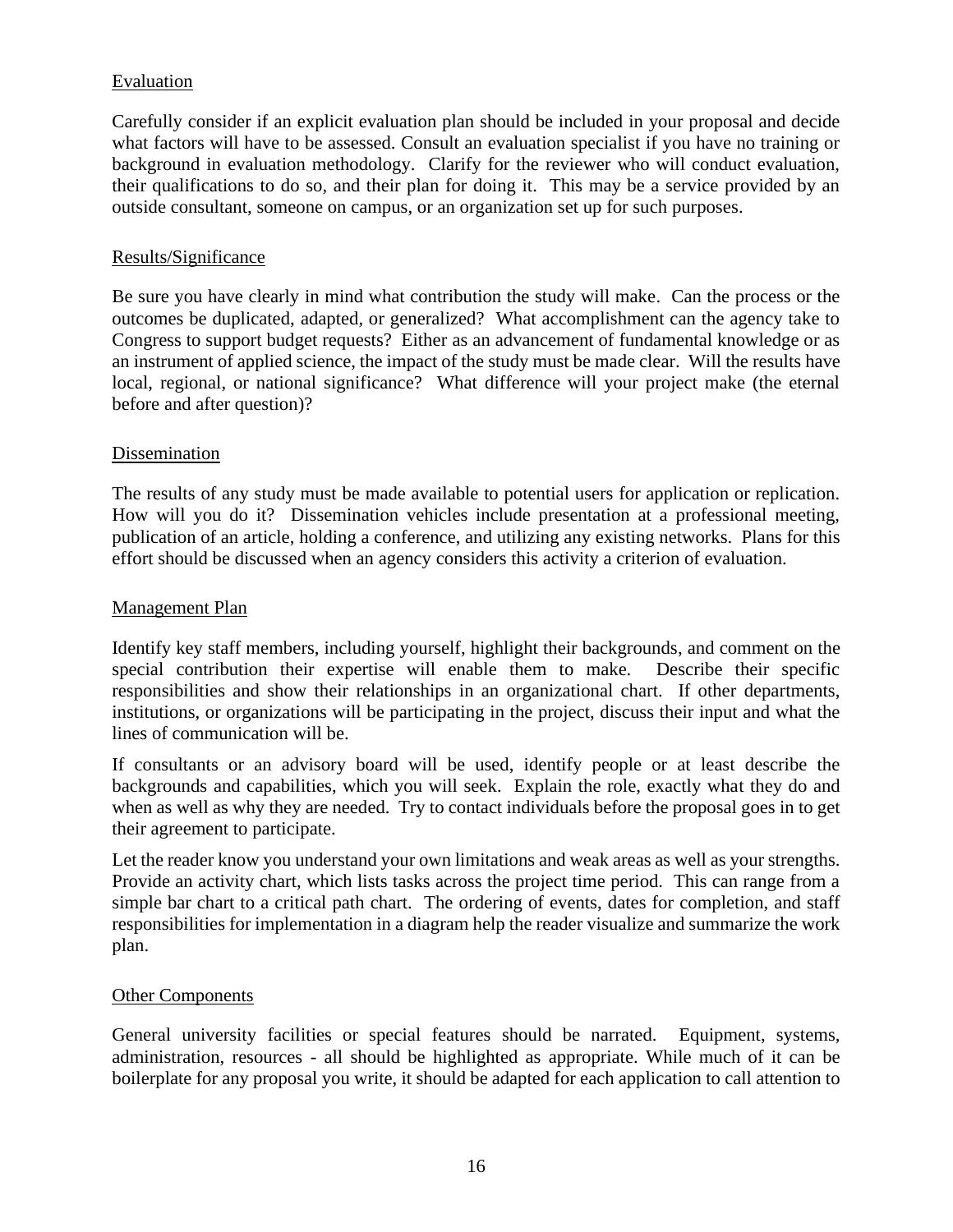those support systems, which have special relevance to the proposed project. Curricula vitae for all key staff members and consultants are integral to the application.

Letters of support and endorsement help (and may be necessary) to demonstrate evidence of cooperation from participating organizations or individuals. Access to subjects, sites, and data collections must be made clear.

## <span id="page-16-0"></span>**Budget Consideration**

Proposal Budgets must be carefully prepared, with attention given to details. They must not be exorbitant, but realistic in terms of reaching proposed goals.

The basic steps in budgeting a proposal are as follows:

- Specify the start and end dates of the project budget period.
- Decide which budget line items are required by the project.
- Price the items.
- Justify budgetary requests, in narrative form, where needed.
- Seek written approval from university administrators before submitting budget to sponsors.

### <span id="page-16-1"></span>Personnel

## <span id="page-16-2"></span>Academic Personnel

- 1. Research Vice s
- 2. Research Assistants
- 3. Graduate Students
- 4. Interviewers
- 5. Computer Programmer
- 6. Evaluators
- 7. Proposals for continuing year
- 8. Secretaries
- 9. Editorial Assistants
- 10. Technicians
- 11. Hourly Personnel
- 12. Release Time
- 13. Salary increases

## <span id="page-16-3"></span>Fringe Benefits

## **Fringe Benefits are (@ 28%) of salaries & wages of faculty & staff)**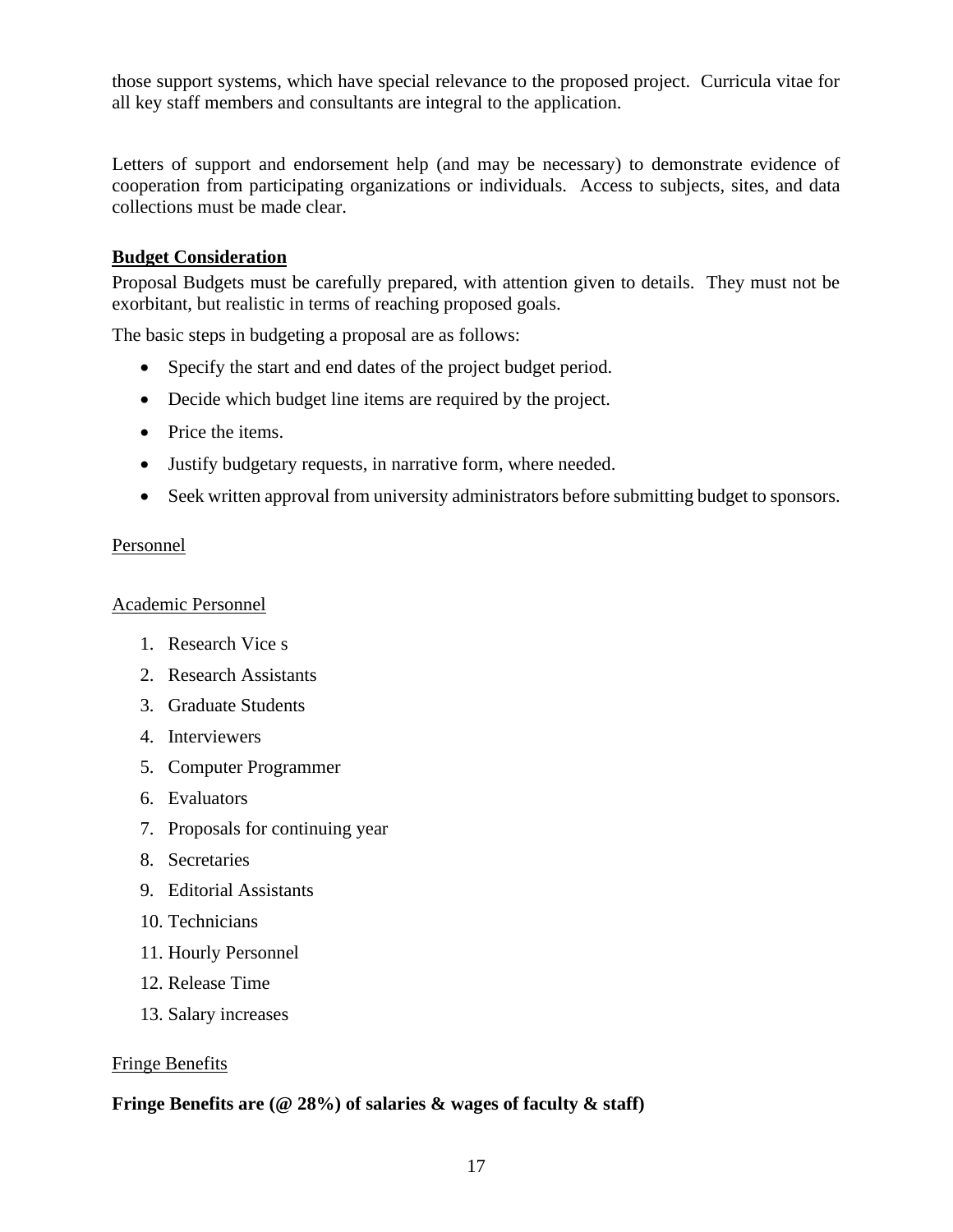## <span id="page-17-0"></span>Consultant Services

- 1. Consultant fee
- 2. Travel
- 3. Subsistence
- 4. Supplies for consultant

#### <span id="page-17-1"></span>**Subcontracts**

#### <span id="page-17-2"></span>Computer costs

- 1. On-line time
- 2. Job runs
- 3. Data storage
- 4. Computer software
- 5. Computer use

### <span id="page-17-3"></span>Equipment

- 1. Fixed equipment
- 2. Movable equipment
- 3. Office equipment
- 4. Equipment installation

#### <span id="page-17-4"></span>Materials and Supplies

- 1. Office supplies
- 2. Communications
- 3. Test materials
- 4. Questionnaire forms
- 5. Duplicating materials
- 6. Animals
- 7. Animal food
- 8. Laboratory supplies
- 9. Glassware
- 10. Chemicals
- 11. Electronic supplies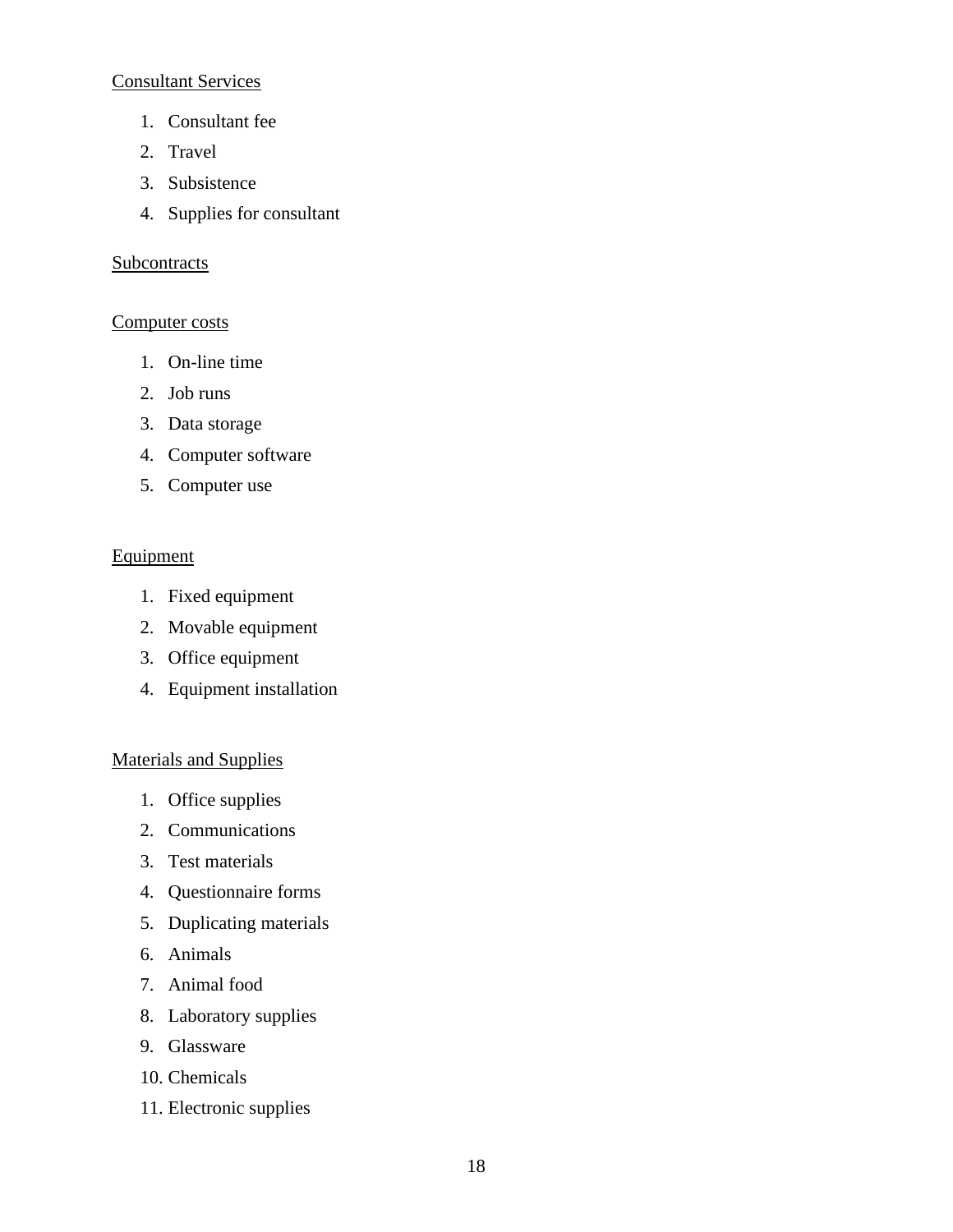- 12. Report materials & supplies
- 13. Miscellaneous
- 14. Periodicals & books
- 15. Instructional material

### <span id="page-18-0"></span>Travel

- 1. Administrative
- 2. Field work
- 3. Professional meetings
- 4. Travel for consultation
- 5. Aircraft rental
- 6. Foreign travel
- 7. Mileage
- 8. Air transportation
- 9. Registration fees
- 10. Auto rental/taxi/bus/metro/train
- 11. Per Diem
- 12. Hotel

#### <span id="page-18-1"></span>Alterations and Renovations

#### <span id="page-18-2"></span>Other Expenses

- 1. Duplication services (Reports, etc.)
- 2. Printing
- 3. Publication costs
- 4. Photographic/graphic services
- 5. Service contracts
- 6. Space rental
- 7. Page charges
- 8. Equipment maintenance & repair Equipment rental
- 9. Human Subjects payment
- 10. Workshops
- 11. Telephone (line charges; long distance & tolls)
- 12. Postage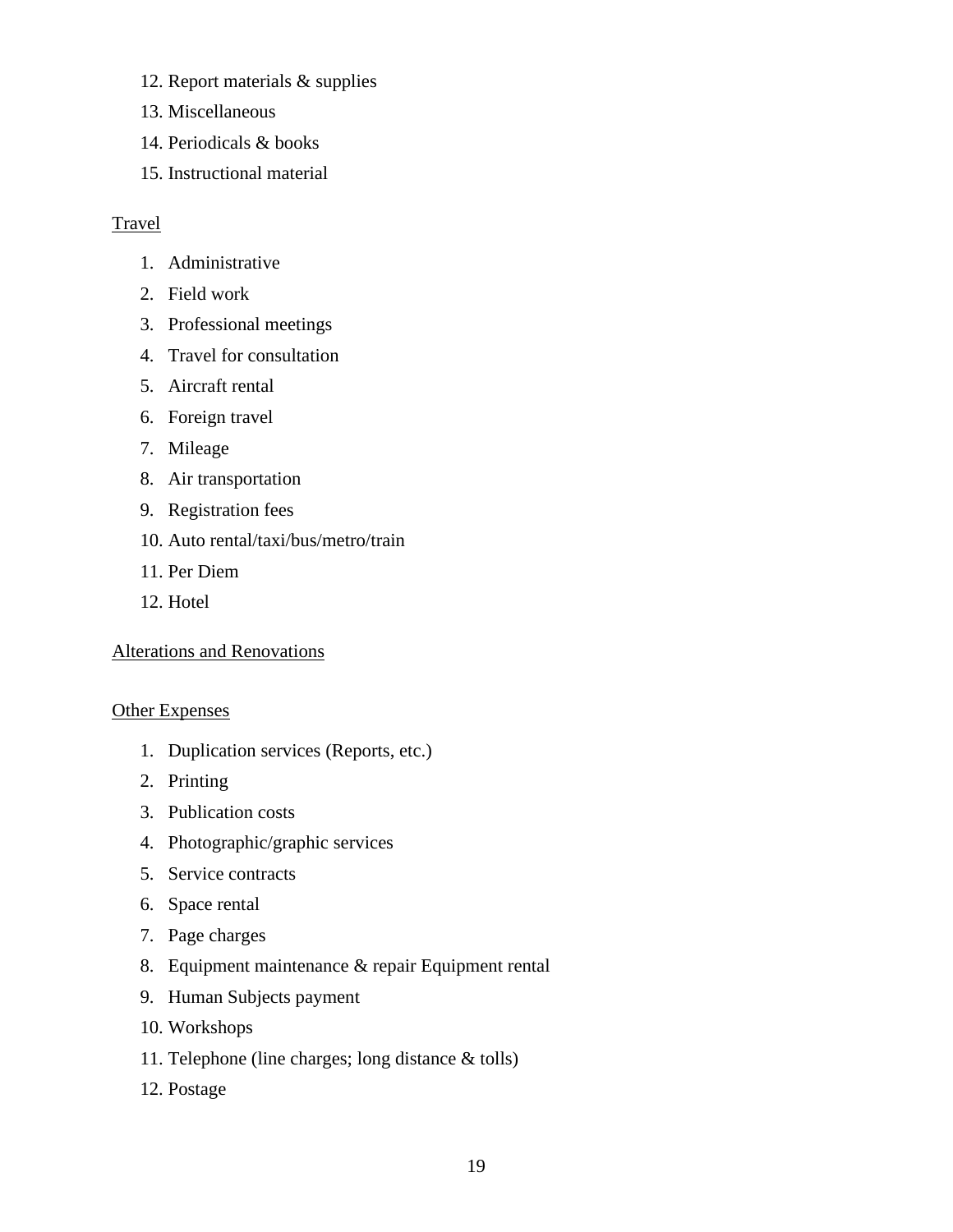- 13. Interviewers' fees
- 14. Honoraria

## <span id="page-19-0"></span>Indirect Costs

## <span id="page-19-1"></span>Cost Sharing (if required)

## <span id="page-19-2"></span>Trainee Costs

- 1. Stipends
- 2. Dependency allowance
- 3. Trainee travel
- 4. Tuition & fees
- 5. Training supplies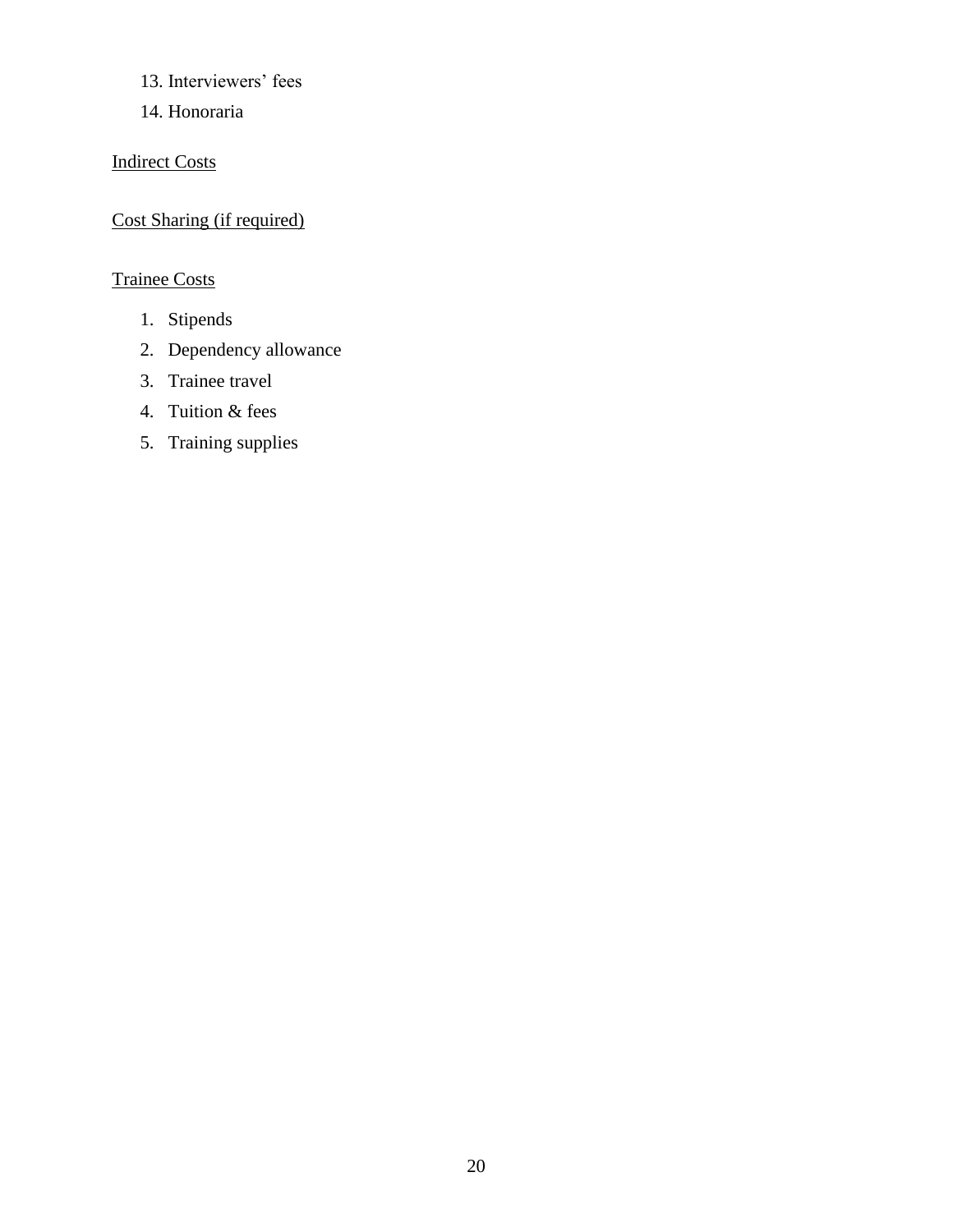## <span id="page-20-0"></span>**10. Post-Award Activities**

Upon receipt of an award, usually in the form of an award letter, an account having an assigned name and number must be set up in the Division of Finance so that proper expenditures can be made. A budget request form Office of Sponsored Programs (OSP) will initiate this process. No financial obligations are to be made on a grant without the award letter and the appropriate account established. Copies of progress and/or final reports are to be filed in the OSP. It is the Principal Investigator's responsibility to provide these reports in a timely manner in order to meet the agency deadline. Some funding agencies grant "no cost" extensions for funds not obligated at the end of a grant period. Specific guidelines for the agency must be checked. Usually there is a time frame in which such a request must be made.

## <span id="page-20-1"></span>**Human Subjects, Laboratory Animals, Recombinant DNA, Hazardous Materials and Radioisotopes**

If a proposal is to involve any of the items listed above, there are procedures to follow and approvals to be obtained. The OSP can assist with information on these. Persons should check on these items early in the proposal development because they all require committee approval.

## <span id="page-20-2"></span>**Policy on Indirect Cost**

Indirect cost is money provided to institutions to cover overhead cost for supporting grant operations. It costs money for a grant to operate on a campus, and indirect cost belongs to the institution to help defray these costs. These monies cannot be used to increase salaries.

#### <span id="page-20-3"></span>**Employment and Compensation on Research and Sponsored Program Activities**

A portion of a faculty's salary, consistent with time and effort on the project, can be charged to a grant. The total distribution of one's time cannot exceed 100%. Additionally, grant funds cannot be used to increase one's base salary. Nine-month persons can be compensated during the summer months consistent with Fisk University's policy on summer employment. *All employees who participate in sponsored programs must record time and effort as it relates to his/her specific federal project. Quarterly time & effort forms must be provided to Grants and Contracts with all required signatures.*

#### <span id="page-20-4"></span>**Federal and State Grant Expenditures**

All expenditures exceeding \$5,000 (or \$1,500 when desired expenditures are not budgeted in the original proposal), including the employment of personnel, on federal and state grants must be cleared through the OSP.

## <span id="page-20-5"></span>**Transfer of Principal Investigator to another Institution**

If the principal investigator transfers from Fisk University to another institution, the grant, because it is awarded to Fisk University and not to the individual investigator, remains with the University, unless in petitioning to the Vice Provost, Office of Sponsored Programs (OSP), it is released. All equipment purchased with grant funds also remains with Fisk University unless the P.I. requests, in writing, and is granted permission from the Vice Provost, and office of Sponsored Programs (OSP). The granting agency must also approve the proposed change of institution.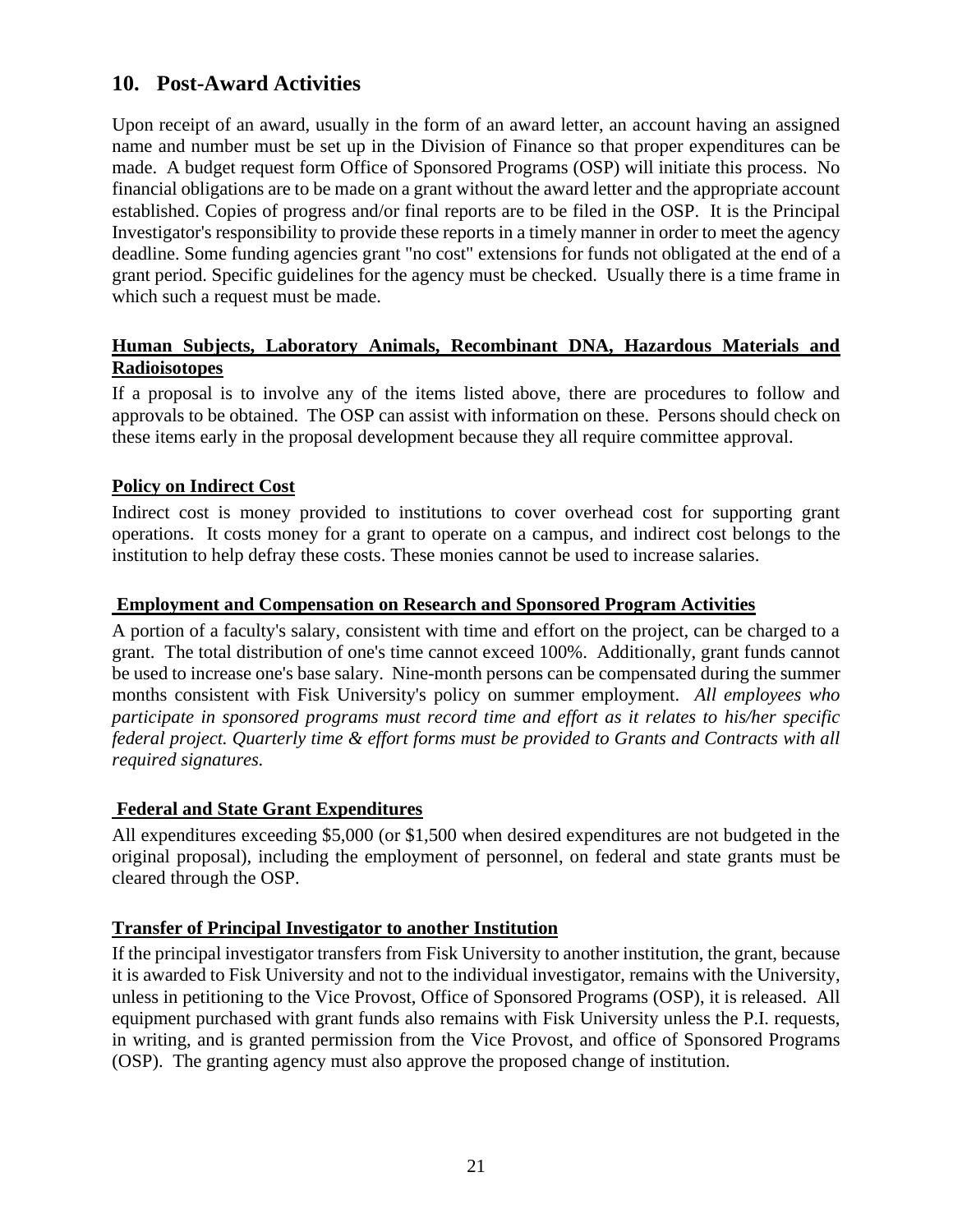## <span id="page-21-0"></span>**11. Purchasing and Accounting**

Once an award is made, there are some logistics that must either be in place or put in place to increase the chances that proposal objectives are met and that policies and procedures of the granting agency as well as those of the university are followed.

### <span id="page-21-1"></span>**Requisition**

Requisitions are made routinely with the appropriate account name and number (accounts are set up for funded projects in the Division of Finance.

#### <span id="page-21-2"></span>**Purchase Order**

The Purchase Order (PO) is the official document authorizing the purchase of requested items. POs are issued from the Chief Purchasing Officer in the Purchasing Department.

#### <span id="page-21-3"></span>Grants

A grant is an award of funds to an individual or an institution for a specific period of time to engage in certain activities. Grants have minimum restriction and the person in charge, the principal investigator, has a fair degree of flexibility within certain parameters as to the proposed activities.

#### <span id="page-21-4"></span>**Contracts**

A contract is like a grant, but generally is much more restrictive. Usually, the terms in a contract are set forth in writing so as to be enforceable by law.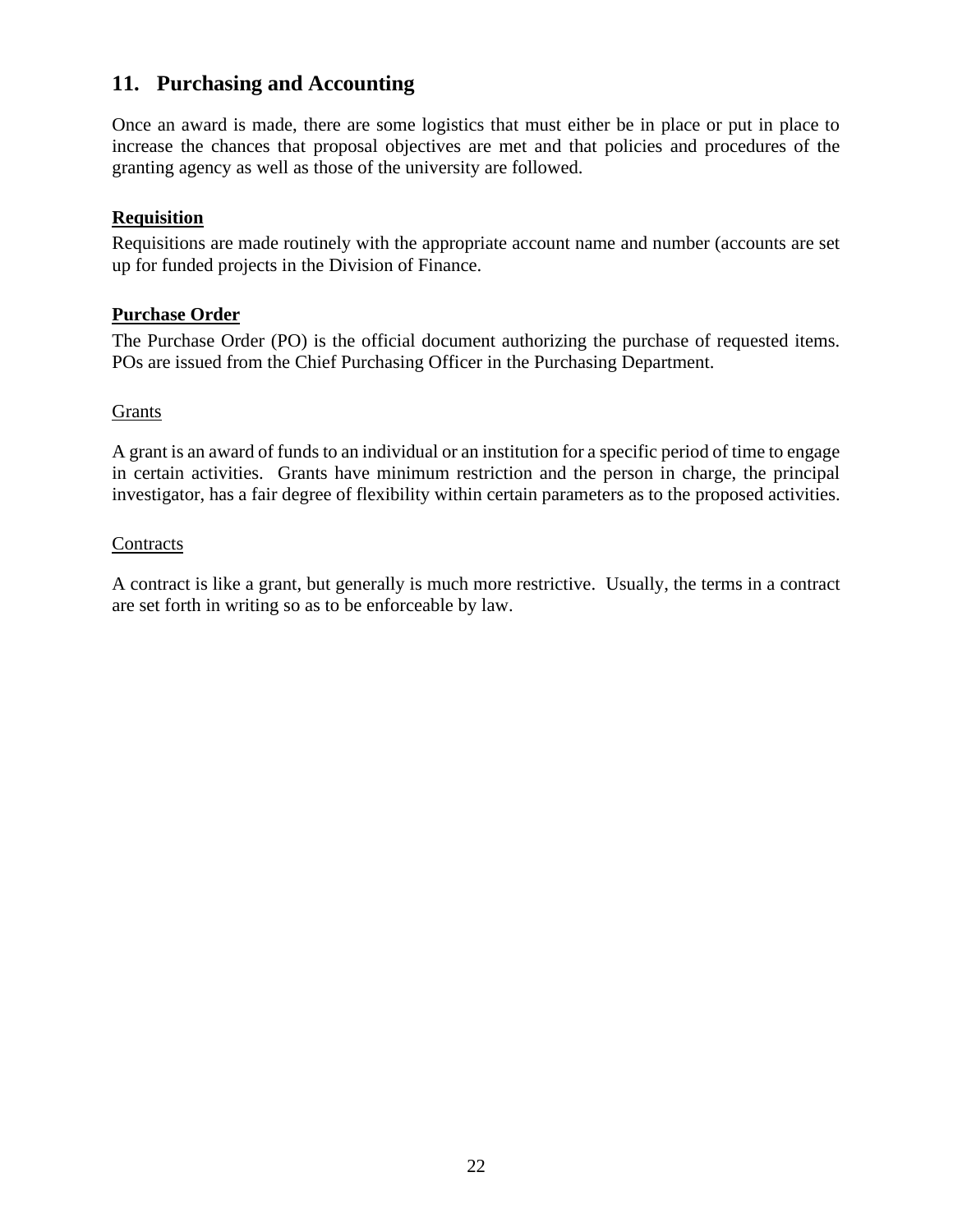## <span id="page-22-0"></span>**12. Compliance**

The federal government mandates that Fisk University (LU) have the ultimate responsibility to ensure that any research conducted on or off campus, including collaborative research with other institutions, is conducted in compliance with University, local, state, federal and funding agency regulations. It is also the responsibility of the institution to ensure that the rights and welfare of human subjects, the welfare of animals, the rights of the investigator, the environment and the community are protected.

## <span id="page-22-1"></span>**Policies and Procedures**

The following procedures and regulations govern all research at the University, whether externally or internally funded. Depending on the research topic and conditions necessary for successful project implementation and completion, special circumstances may be encountered which require extra measures of precaution. Adhering to the appropriate procedures will ensure that the University policies specifically pertaining to the situations as well as the minimal federal, state and local laws and regulations are met. Included are: Human Subjects in Research; Animal Subjects in Research; Biohazards; Hazardous Waste; and Patent and Copyright Policies of the University. Also included is a summary of the NIH Policy on Scientific Misconduct.

## <span id="page-22-2"></span>**13. Publications Policy**

The University will not enter into any agreement with a research sponsor that restricts the faculty or staff's right to publish the results of that research, with the following exceptions:

- 1. Upon request, the University can agree not to disclose or publish without the sponsor's approval any sponsor-furnished information, nor reveal to others specific applications of the research results or operations of the sponsor.
- 2. Upon request, the University can agree to provide the sponsor a copy of any report or manuscript containing the results of research at first availability and prior to publication.
- 3. Upon request, the University can agree to delay publication of information concerning an invention for a period of no longer than twelve months from the date of submission of the manuscript by the principal investigator to the sponsor, or until a U.S. patent application has been filed, whichever represents the shorter interval of time. With governmental sponsors, publication may be delayed indefinitely for reasons of public policy. Any sponsor may waive a previously agreed-upon delay period, thus permitting immediate publication. The submission and cataloging of any thesis or dissertation prepared by a graduate student in fulfillment of an academic requirement is exempt from any delay or review by the sponsor.

## <span id="page-22-3"></span>**14. Intellectual Property**

During the agreed-upon term of sponsored research, it might be necessary or desirable for a sponsor to entrust to Fisk University certain materials business or technical information, or data in confidence during the term of sponsored research and for a reasonable period of time beyond such term. Please refer to [https://www.fisk.edu/assets/files/sz/fisk-universityemployeehandbook-](https://www.fisk.edu/assets/files/sz/fisk-universityemployeehandbook-11.14.17.pdf)[11.14.17.pdf,](https://www.fisk.edu/assets/files/sz/fisk-universityemployeehandbook-11.14.17.pdf) page 100-109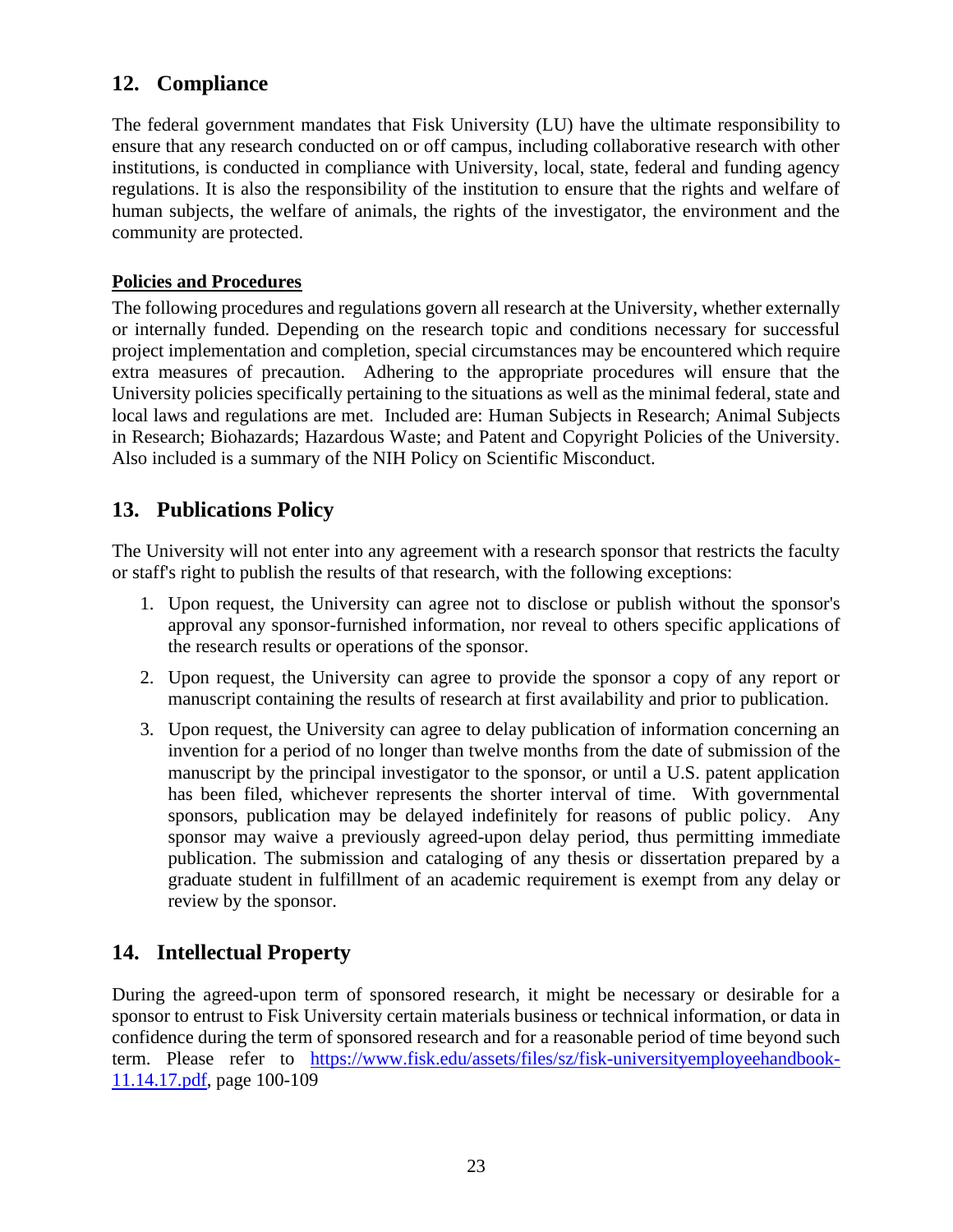## <span id="page-23-0"></span>**15. Human Subjects in Research**

To establish local institutional policies and procedures for implementation of federal policy safeguarding the rights and welfare of humans involved as subjects in experimental projects and research.

The Vice Provost, and Office of Sponsored Programs (OSP) is the University official responsible for safeguarding the rights and welfare of human subjects involved in research activities. This responsibility has been delegated to the Institutional Review Board (IRB) Committee. Any project originating at Fisk University which uses human subjects, including self-experimentation, is subject to review and approval by the Human Subjects Committee. This review shall determine that:

- The rights and welfare of the subjects involved are adequately protected.
- The risks to an individual physical, psychological, or social as a result of any activity which exceeds the application of accepted routines necessary to meet his needs are outweighed by potential benefits to society.
- Legal informed consent is obtained by appropriate and adequate methods. Approval must be obtained before the project is initiated.

All projects involving human subjects and requesting funds from external sources should have approval of the Institutional Review Board prior to submission to the agency, or the protocol must be submitted to the Committee concurrently with submission to the agency. If the project is to be carried out at a facility not Vice d with Fisk University, the principal Investigator is obligated to follow that organization's guidelines as well. This procedure applies to all activities involving human subjects conducted by Fisk University personnel regardless of the source of support.

The determination of the risk-to-benefit ratio is primarily the application of common sense and sound professional judgment to the proposed activity. Questions concerning what constitutes risk should be addressed to the Chairman/Co Chairman of the Institutional Review Board during the planning stages of the proposal.

## <span id="page-23-1"></span>**IRB Committee**

This committee's purpose is to establish and maintain policies and procedures for the implementation of federal policy safeguarding the rights and welfare of humans involved in experimental projects and research.

## <span id="page-23-2"></span>**Procedures:**

- Principal investigators submitting proposals involving the use of human subjects must check Item *D. Human Subjects* in the *Project Requirements* section of the *Proposal Review and Certification Form*.
- Agency requirements for human subject's assurance certification vary: check with the Office of Office of Sponsored Programs (OSP) for more precise information.
- Principal investigators must allow sufficient time for review and approval of the Human Subjects Committee in the proposal submission and internal review/approval process. Clearance is indicated by the appearance of the signature of the Human Subjects Committee Chairman on one of the line provided for *Other Signatures as Necessary* on the *Proposal Review and Certification Form*.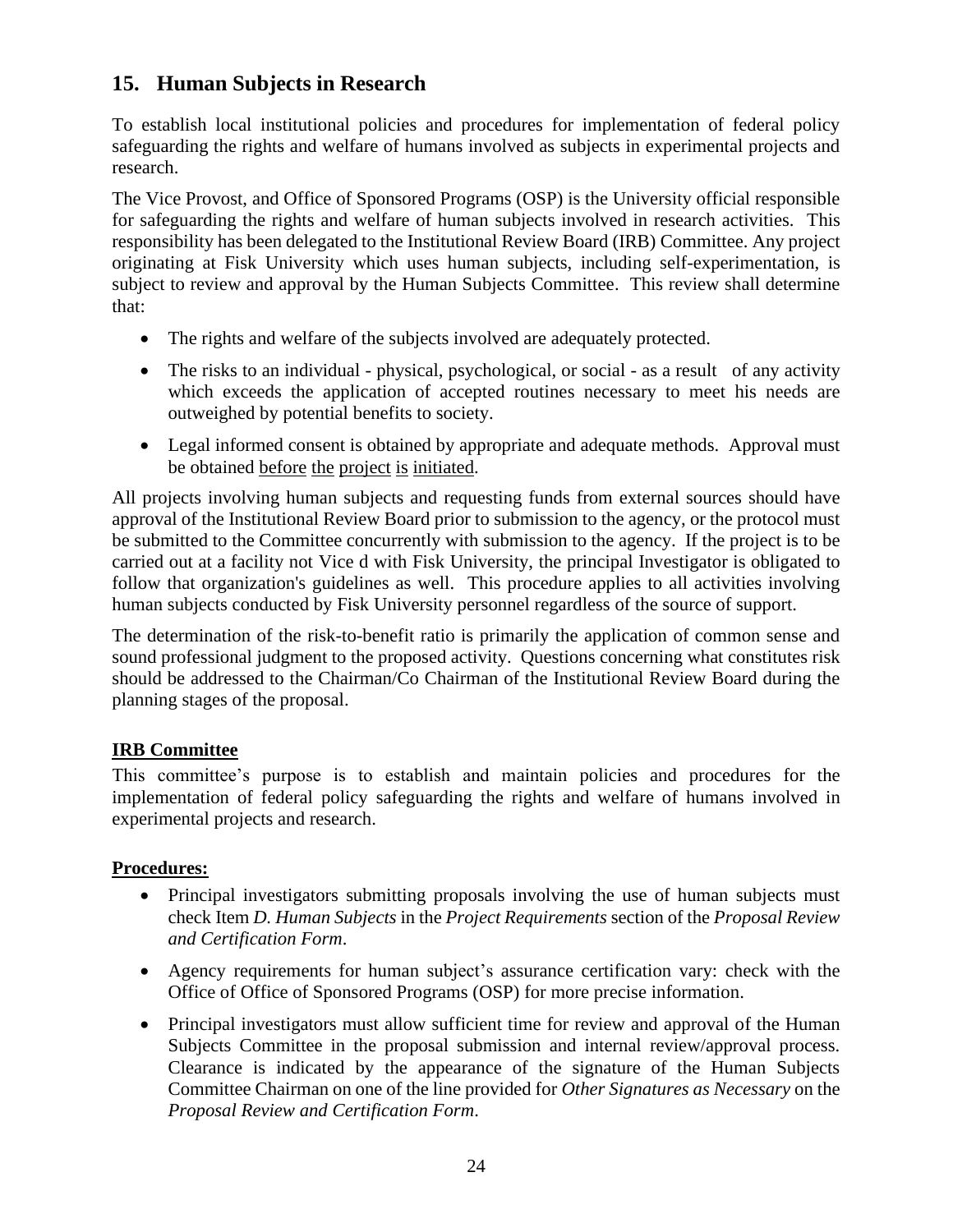- The Office of Sponsored Programs (OSP) will refer all proposals for research activity involving biohazards to the University Biohazards Safety Committee for review and approval. Principal investigators are encouraged to consult with this committee early in the proposal development process to identify and resolve potential problems and questions concerning biohazard handling and use.
- Principal investigators should allow ample time for review and approval of the Biohazards Safety Committee in the proposal submission and internal review/approval process. A signature by the Biohazards Safety Committee Chairman in the *Other Signatures as Necessary* section of the *Proposal Review and Certification Form* may be required before further processing can be completed.

## <span id="page-24-0"></span>**16. Copyright Policy**

It is not the intent of Fisk University to infringe upon the rights of faculty, staff, and students to write or otherwise generate on their own original copyrightable materials for which they have sole rights of ownership and disposition.

The University does, however, claim property rights to copyrightable materials when it provides the facilities, salaries, or other support for the express purpose of creating such materials. Included are such items as books, pamphlets, or other printed matter; film, videotape and audio recordings; computer programs or computer-based instructional materials; or any other items covered by the Federal Copyright Act now existent or as later amended.

The University faculty, staff, and student body are encouraged to contact the Office of Office of Sponsored Programs (OSP) for sources of information or technical advice for questions concerning protection of their individual rights to materials they have generated or questions involving the use of currently copyrighted materials in their work as teachers, scholars, and creators of their own copyrightable materials.

## <span id="page-24-1"></span>**17. Subcontracting**

When it is anticipated that a portion of the work to be performed under a grant or contract is to be subcontracted to an outside organization, the Principal Investigator should first contact the of Office of Sponsored Programs (OSP) to make known the requirements of the subcontract. The PI must make no advance commitments, implied or otherwise, to potential subcontractors regarding the award of subcontract work. Some of the requirements that must be coordinated between the PI and Office of Office of Sponsored Programs (OSP) are listed here:

- Prepare the "Statement of Work" and "Schedule of Payments" to be included in the subcontract;
- Develop a list of potential bidders (if it is necessary to consider only a single source, an explanation of the reason should be provided);
- Prepare and submit "Request for Proposal";
- Evaluate bids received and determine the successful bidder;
- Obtain sponsor approval prior to awarding of subcontract work;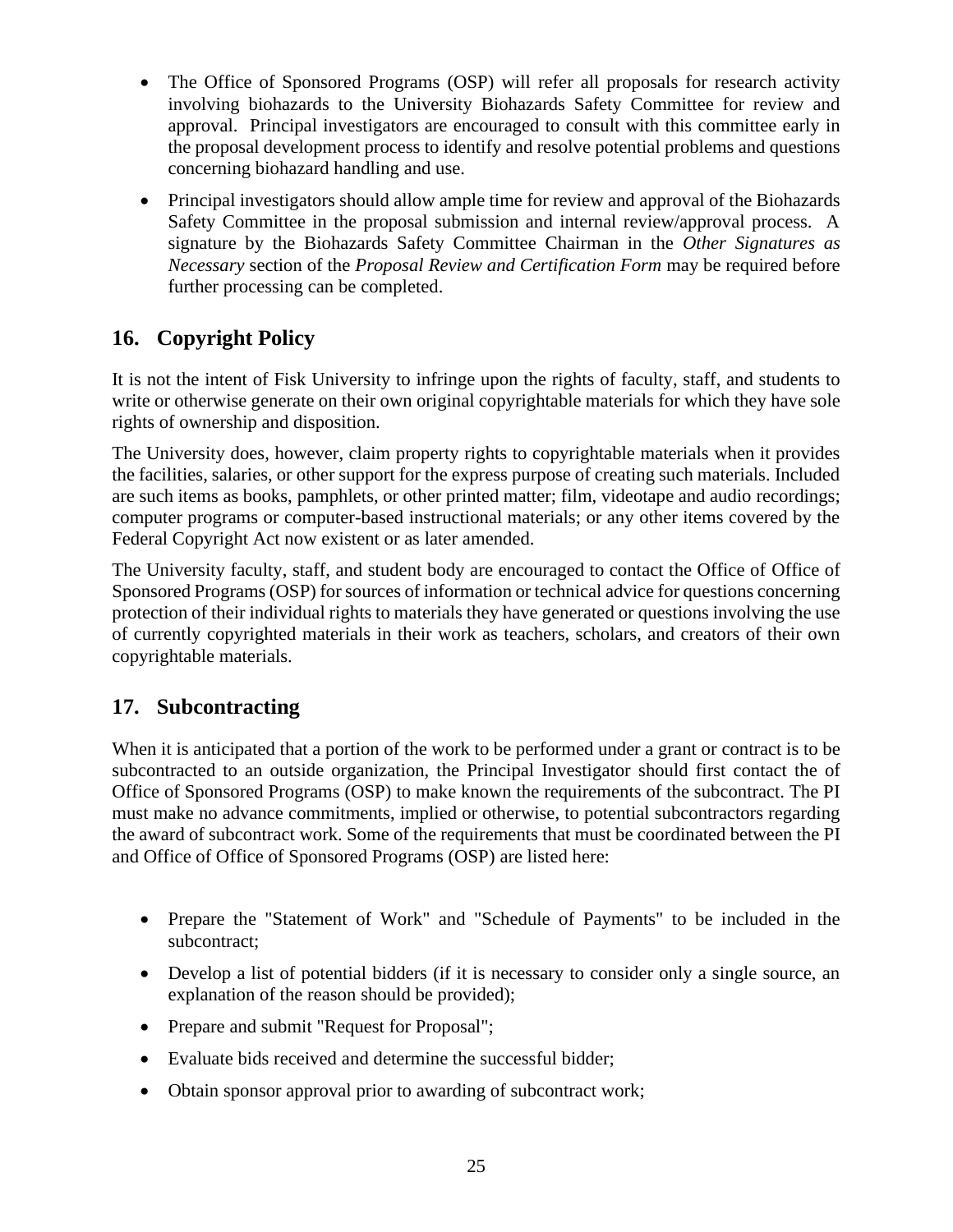- Determine that adequate funds are available to cover the subcontract work;
- Ensure that University and sponsor requirements are met if human subjects are involved;
- Establish procedures for administering the work performed under the subcontract.

When it is known during the proposal preparation stage that subcontracting will be required, a subcontract should be prepared at that time and included in the proposal submitted. Attention to such details in the proposal stage should save time and permit smoother initiation of the project upon receipt of the award.

For a more thorough discussion of subcontracting, both with private sources of funding and with federal governmental sources, see section *O. Subcontracting Practices and Procedures.*

## <span id="page-25-0"></span>**18. Conflict of Interest**

Fisk University faculty is made up of highly trained professionals, many of them of national and international reputation, representing a significant reservoir of human resources. Services of this group are available to the various sectors of society for the mutual benefit of government, industry, the academic community and society at large. Outside employment and activities are encouraged, provided they do not detract from full and competent performance of a faculty member's duties and responsibilities.

The information presented below concerning conflict of interest has been adapted from the Joint Statement of the Council of the American Association of University Professors and the American Council on Education, December 1964, and is intended for the guidance of University faculty members engaged in research.

## <span id="page-25-1"></span>**Outside Interests**

- When a university faculty member undertaking or engaging in a program has a significant financial interest in, or a consulting arrangement with a private business concern, it is important to avoid actual or apparent conflicts of interest between University obligations and outside interests and other obligations. Situations in or from which conflicts of interest might arise are the following:
- Orienting University activities to serve the needs of private firms without disclosing such orientation to the University and to the sponsoring agency.
- Purchasing major equipment, instruments, materials, or other items for a sponsored program from the private firm in which the faculty member has an interest without disclosing such interest.
- Transmitting to the private firm or using for personal gain work products, results, material, or information from sponsored programs that are not made generally available to others (this includes licensing arrangements for inventions or consulting on the basis of sponsored research results).
- Use for personal gain or other unauthorized use of privileged information acquired in connection with the faculty member's sponsored activities (the term "privileged information" includes, but is not limited to, medical, personnel, or security of individuals, or knowledge of forthcoming programs).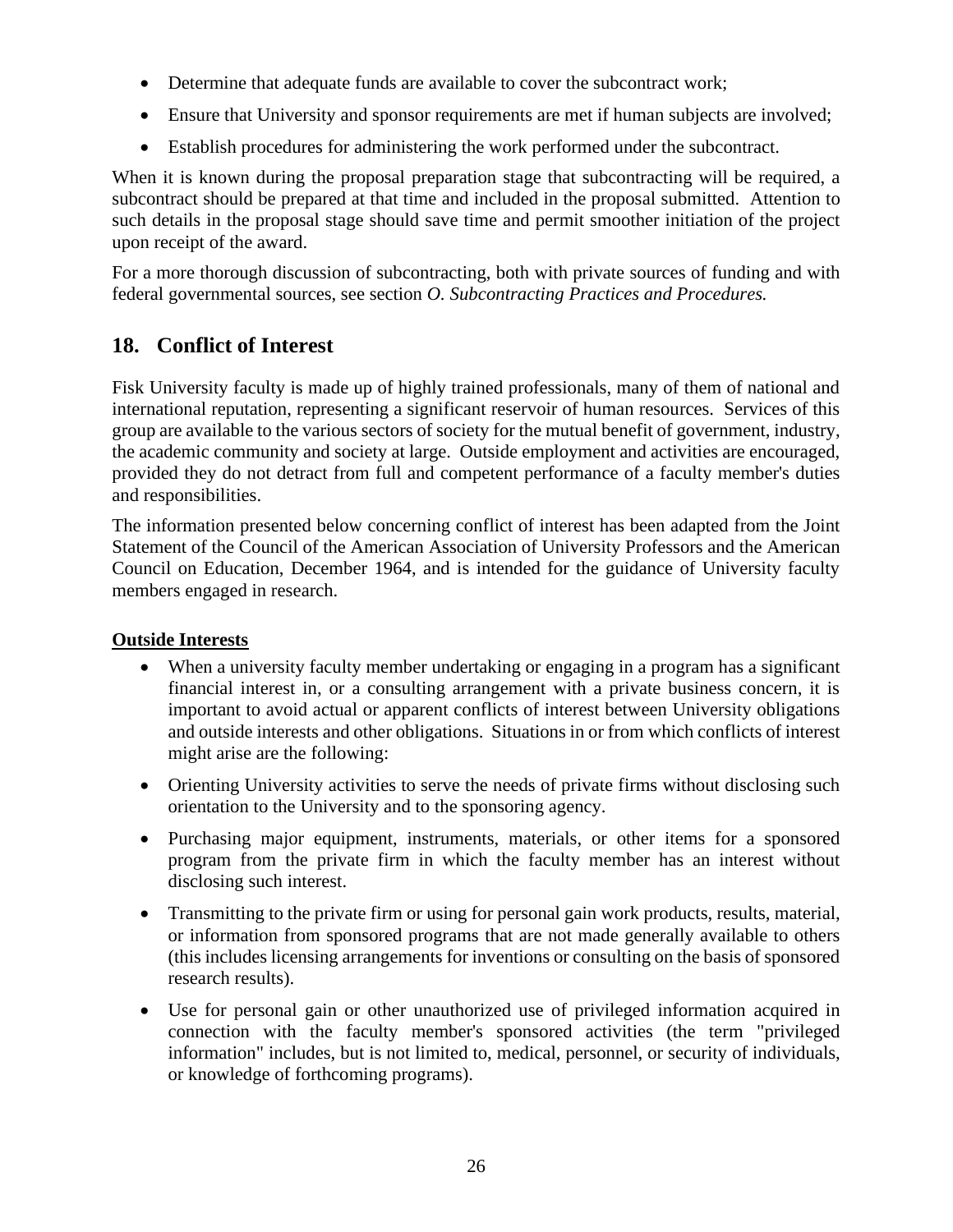- Negotiation or influence on the negotiation of contracts, related to the faculty member's sponsored program, between the University and organizations with which he/she has consulting or other significant relationships.
- Acceptance of gratuities or special favors from organizations with which the University does or may conduct business in connection with a sponsored project, or extension of gratuities or special favors to employees of the sponsoring organization, under circumstances that might reasonably be interpreted as an attempt to influence the recipients in the conduct of their duties.

## <span id="page-26-0"></span>**Other Potential Conflicts of Interest**

When the principal investigator consults for one or more organizations in the same technical field as the sponsored program, care must be taken to avoid giving advice that may be of questionable objectivity because of possible bearing on the faculty member's other interest. In undertaking and performing consulting services, full disclosure of such interests should be made to the University and to the sponsor insofar as they may appear to relate to the work at the University or for the sponsor. Conflict of interest problems could arise, for example, in the participation of a faculty member of the University in an evaluation for the sponsor on some technical aspect of the work of another organization with which the faculty member has or had a significant consulting or employment relationship or a significant financial interest, or in an evaluation of a competitor to such other organization.

## <span id="page-26-1"></span>**19. Debarment and Suspension**

Certification regarding debarment, suspension, and other responsibility matters is required by the regulations implementing Executive order 12549, Debarment and Suspension, 34 CFR Part 85, Section 85.510. The prospective applicant certifies to the best of his knowledge and belief that its principals are not presently debarred, suspended, proposed for debarment, declared ineligible, or voluntarily excluded from covered transactions by any Federal department or agency; have not been convicted of or had a civil judgment rendered against them for fraud or a criminal offense in connection with obtaining or performing a public transaction; are not presently indicted for or otherwise criminally or civilly charged by a government entity; and have not had one or more public transactions terminated for cause or default within a three-year period preceding the application/proposal. Form GCS-008, 6/88 is used to certify all of the statements in this Executive order. This is a pre-award requirement.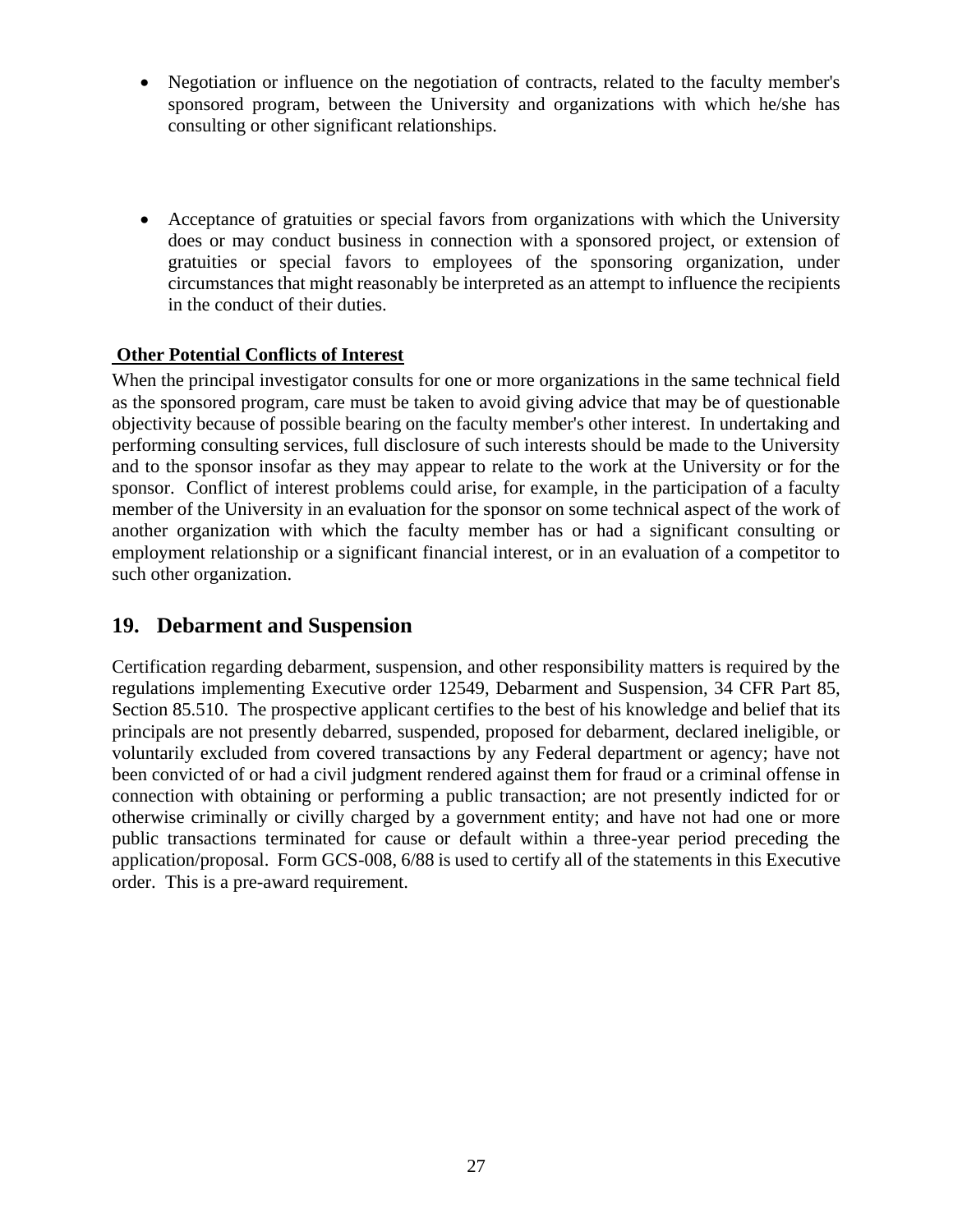## <span id="page-27-0"></span>**20. Health and Safety**

Fisk University is committed to provide a safe and healthy environment for its employees and students. The University assures that regulations pertaining to compliance requirements for health and safety standards in the workplace are enforced, including compliance with Occupational Safety and Health Association (OSHA) regulations. A Research Safety Committee ensures that the University is protected from toxic and nuisance substances, flammable materials, and fire. In addition, this committee ensures that all sources of ionizing radiation (including biohazard radiation and radioactive materials) at the University are used safely and, in a manner, which complies with applicable Federal and State regulations. The Research Safety Committee is appointed by and reports to the Vice Provost, Dean of Graduate Studies for Office of Sponsored Programs (OSP).

## <span id="page-27-1"></span>**21. Programmatic Compliance/Technical Reports**

Federal sponsoring and other grant agencies require specific information about program performance. Grant proposal guidelines usually inform the project director of reporting requirements. The PI/PD is responsible for managing the day-to-day operations of grant and sponsored activities and must monitor project activities to ensure compliance with applicable agency requirements and that performance goals are being achieved.

Performance reports shall normally contain brief information on the following:

- A comparison of actual accomplishments with the objectives established in the proposal;
- An explanation for not meeting established objectives;
- Analysis and explanation for cost overruns;
- Other applicable information required by the sponsoring agency.

The sponsoring agency should be notified of developments, which may have significant impact on the grant or sponsored activity. Specifically, the agency should be notified of:

- Problems or delays which may impair the ability to meet the proposed objectives;
- Favorable developments which will permit the PI/PD to meet objectives sooner than scheduled or at less cost than anticipated.

All project directors are asked to inform the Office of Office of Sponsored Programs (OSP) of all compliance requirements mandated by the agency at the time of receiving the award. In addition, project directors are encouraged to present a file copy for OSP records of all reports to sponsoring agencies.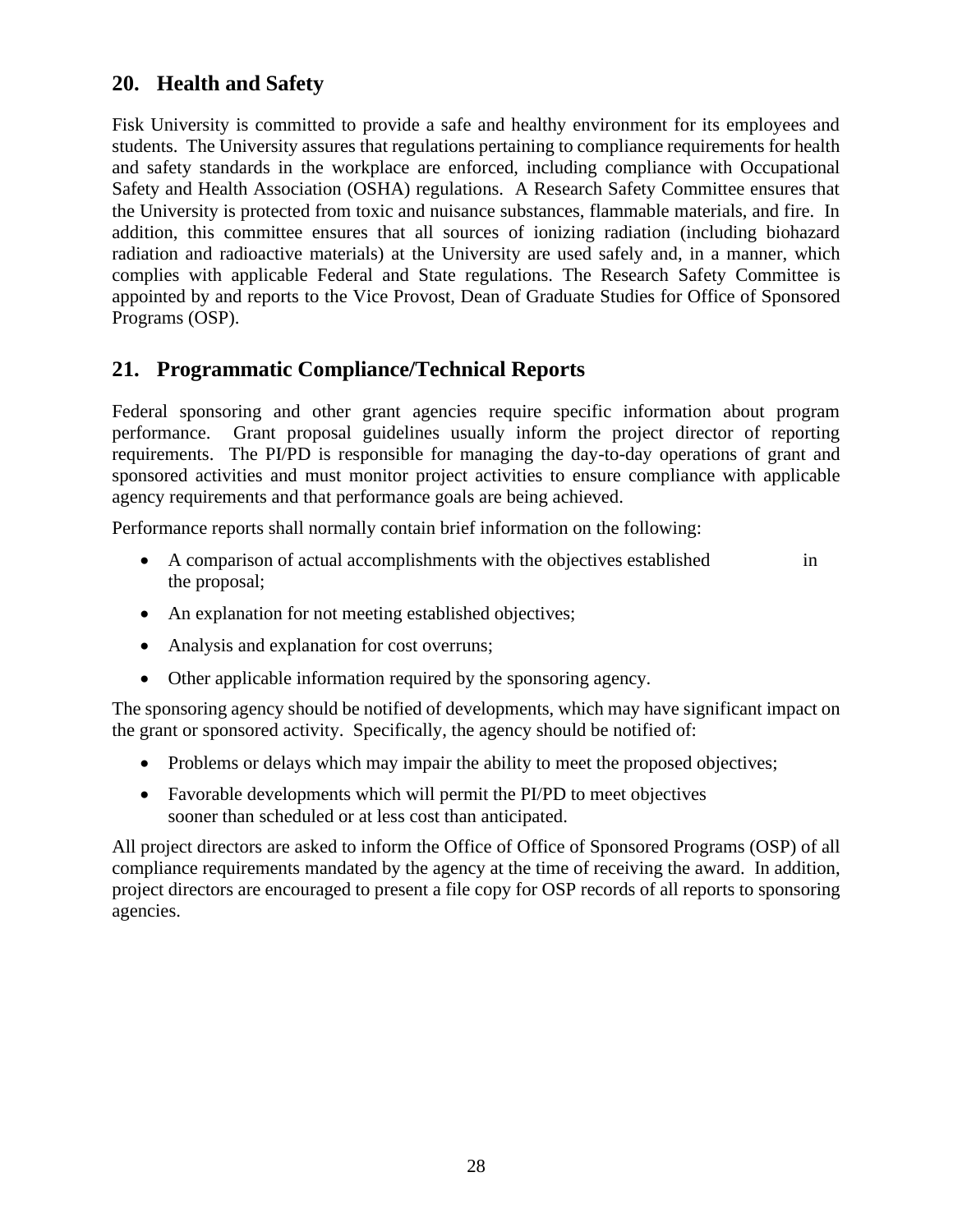## <span id="page-28-0"></span>**22. Consultant Payments**

Compensation for those persons who are not filling an established position and are being paid on a one-time basis when work is completed is termed consultant payment. Payment

for consulting must be supported by a written agreement signed by the consultant and by an authorized project representative. The agreement must include a detailed statement as to the duties and responsibilities of the consultant.

## **Overload Payments from Grants for University Personnel**

Faculty employed at Fisk University and paid with federal grant funds are not considered federal employees, but Fisk University employees; therefore, the use of project funds for the payment of fees for additional pay (from within the grantee organization) is allowable under the conditions indicated below:

- 1. There must be evidence that the services to be provided are essential and cannot be provided by persons receiving salary support under the grant.
- 2. There must be evidence that a selection process has been employed to secure the most qualified person available and that the selection has been approved by a senior officer of the University.
- 3. There must be evidence that the charge is appropriate considering the qualifications of the employee, his/her normal charges, and the nature of the service rendered.
- 4. If overload payment is sought for an employee of the University, the service must be across departmental lines and in addition to regular duties, or it must involve a separate or remote operation, and the work performed be in addition to the employee's regular workload and specifically approved in writing by the sponsoring agency.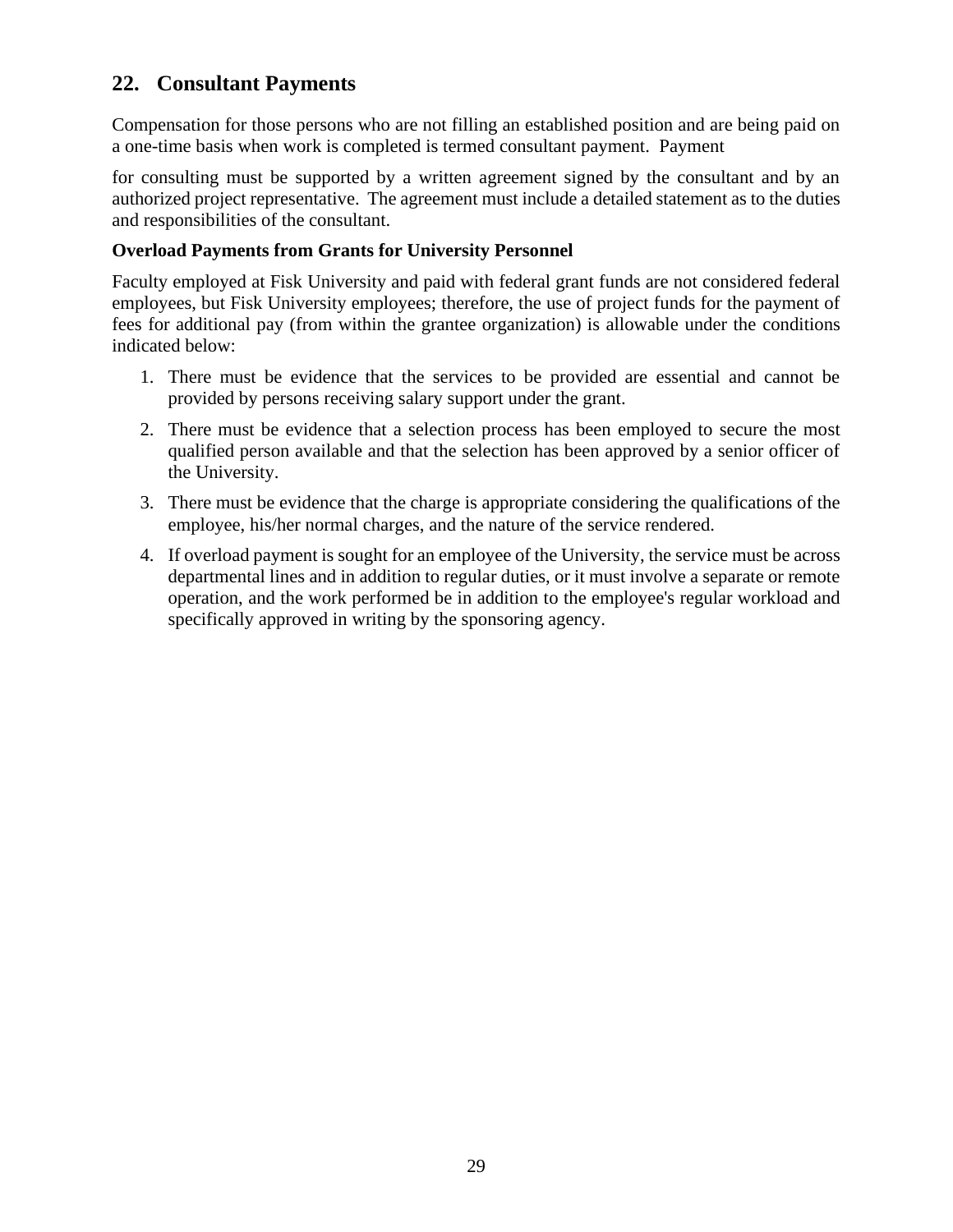## <span id="page-29-0"></span>**23. Stipends**

Stipends are payment to individuals, fellows, or trainees under fellowships or training grants. Such payments are intended to provide for the individual's living expenses during the period of training.

Student stipends cannot be charged to sponsored projects unless they are specifically provided for in a written authorization from the sponsor. Students receiving stipends are not eligible for fringe benefits.

## <span id="page-29-1"></span>**24. Impact of Release Time on Cost Sharing**

All personnel working on sponsored projects may be relieved of their regular duties by the department head or other responsible persons for that period and percentage of effort to be devoted to the sponsored project. If such personnel continue to be paid from departmental funds while working on a sponsored project, then that portion of their salary and fringe benefits related to the sponsored project effort represents cost-sharing to the project. Alternatively, if regular personnel are appointed to and paid from the sponsored project budgetary account on which they work, then departmental (University) budget money will be released. These State funds can then be used for other purposes within the University (subject to the approval of the department head and dean and in conformity with University policy. The principal investigator may request of the department head and/or dean to use these State funds for project related costs.

## <span id="page-29-2"></span>**25. Expenditure of Project Funds**

The Purchasing Department is responsible for obtaining all goods and services from outside the University. The responsibility of the Purchasing Department encompasses the obligation to obtain quality merchandise/service by the date required at the lowest possible cost to the University. Procurement of goods and services from sources outside the University by individuals or entities other than the Purchasing Department is not authorized. The Purchasing Department may determine the selection of the vendor from whom the merchandise or service will be ordered. The specifications or model requested by the principal investigator will not be changed without prior approval.

A Requisition Form is used to procure goods or services from external vendors, as well as for various on-campus services. All requisitions for purchases over the amount of \$1,000 should be forwarded to the Purchasing via the Office of Office of Sponsored Programs (OSP) which will verify the allowability of the item(s) requested.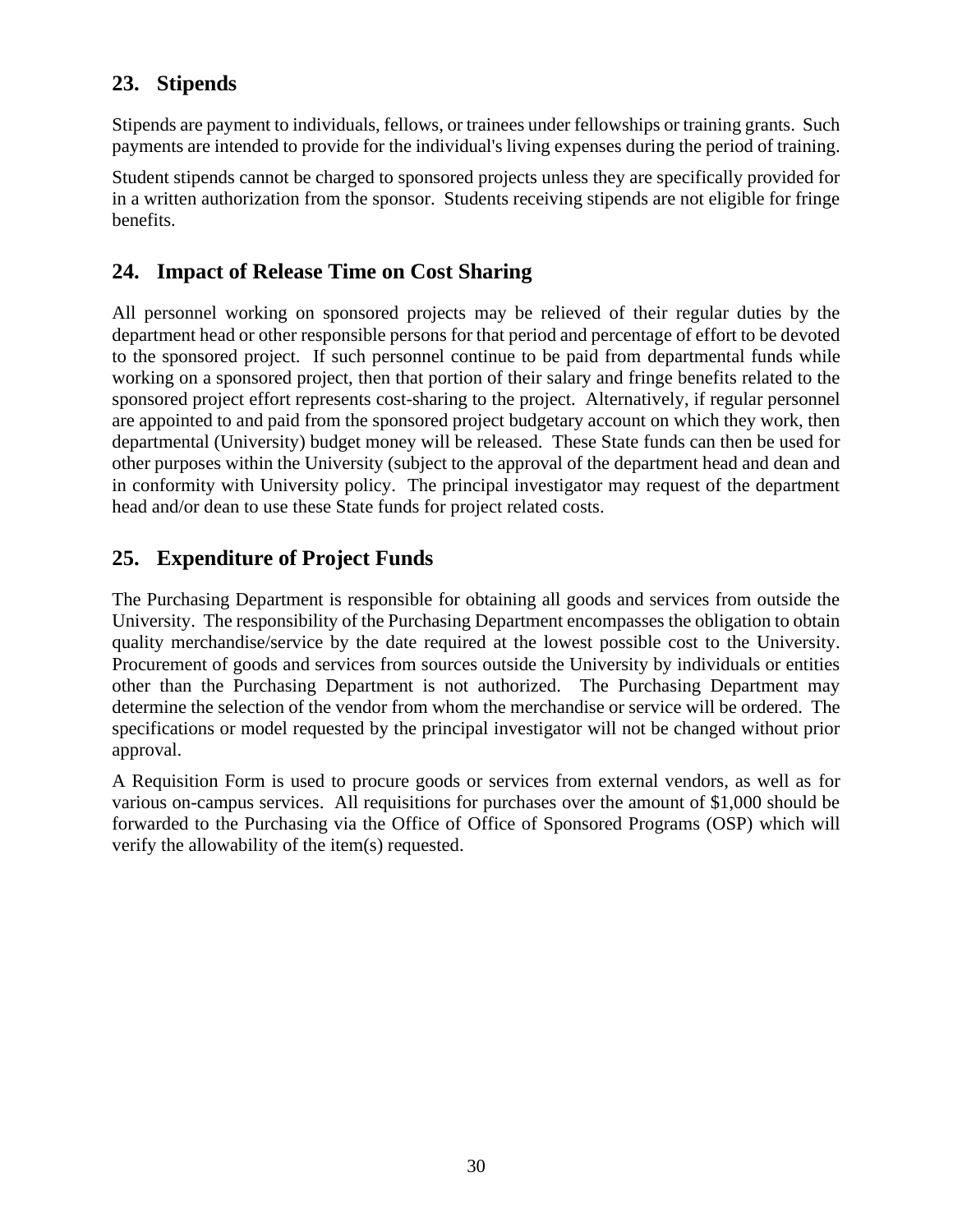## <span id="page-30-0"></span>**26. Travel Reimbursement**

Travelers on sponsored projects are subject to the same rules and regulations as are travelers on other budgets. Hence, travelers should become familiar with the existent University travel procedures.

## <span id="page-30-1"></span>**27. Budget Transfers**

If a budget change is required on an on-going contract or grant, a Request for Transfer of Funds Form is necessary. Upon submission, a review of the project will be made by an Administrator within the of Office of Sponsored Programs (OSP) determine whether agency approval is required.

Prior approval is normally required for the following:

- 1. Subcontracts or subgrants
- 2. Changes in scope or objectives
- 3. Changes in key personnel
- 4. Transferring substantive programmatic work to a third party
- 5. Medical care to individuals under research grants
- 6. General purpose equipment
- 7. Large transfers of monies from one category to another
- 8. Foreign travel

Items that are NOT allowed on contracts and grants are:

- 1. Contingency funds
- 2. Entertainment costs
- 3. Fundraising, solicitation of gifts
- 4. Losses on other research agreements or contracts
- 5. Lobbying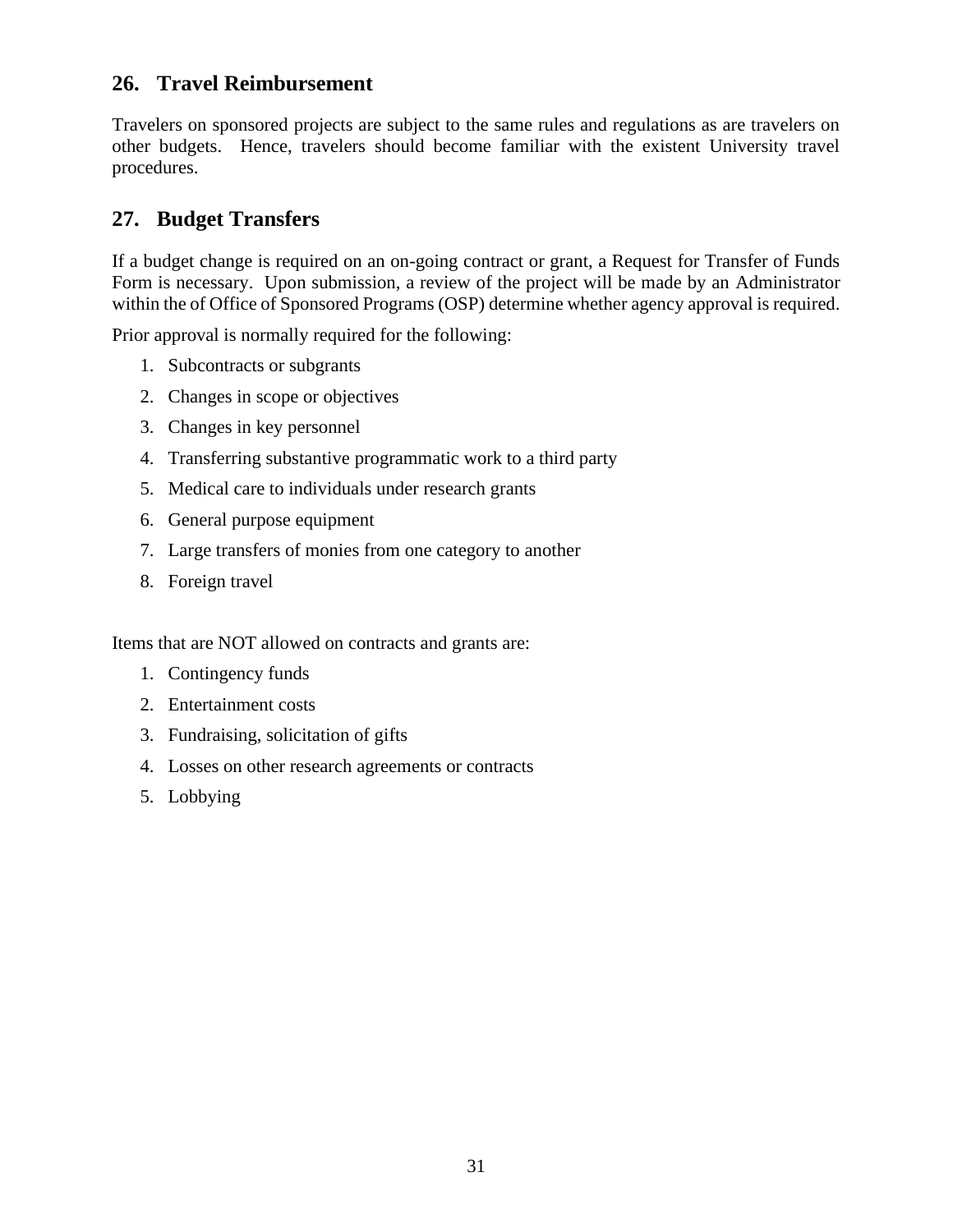## <span id="page-31-0"></span>**28. Final Reports**

The OSP will send notification to the P.I. 90 days before expiration of the grant as a reminder of closeout procedures. A copy of this notification is also forwarded to the dean/director, Human Resources, Property Management, and Comptroller's Office. To ensure that the University receives its final payment and that sponsor requirements are met, the following procedures should be followed:

## <span id="page-31-1"></span>**Final Report of Expenditures**

The Grants and Contracts Accountant in the Office of the Comptroller is responsible for compiling the Final Report of Expenditures and sending a copy to the principal investigator.

### <span id="page-31-2"></span>**Technical Reports**

It is the responsibility of the Principal Investigator to ensure that all technical and other reports (e.g., invention reports and property and classified reports) are delivered in a timely manner and in the format agreed upon with the sponsor.

### **Final Report**

The final report required by the funding agency should be completed and submitted and copies forwarded to the deans/director's office and Office of Office of Sponsored Programs (OSP).

#### **Project Close-out Checklist**

- Office of Human Resources notified of university supporting personnel position terminations
- Complete Personnel Action Forms to terminate these employees
- Use remaining vacation leave
- Telecommunications notified to stop telephone service
- Dean's/director's office notified of furniture and equipment to be transferred
- Return of leased equipment arranged
- Mailroom notified of forwarding address
- Keys returned
- Files reviewed and stored
- Budget closed-out
- Final report submitted to funding agency with copies to dean/director and OSP.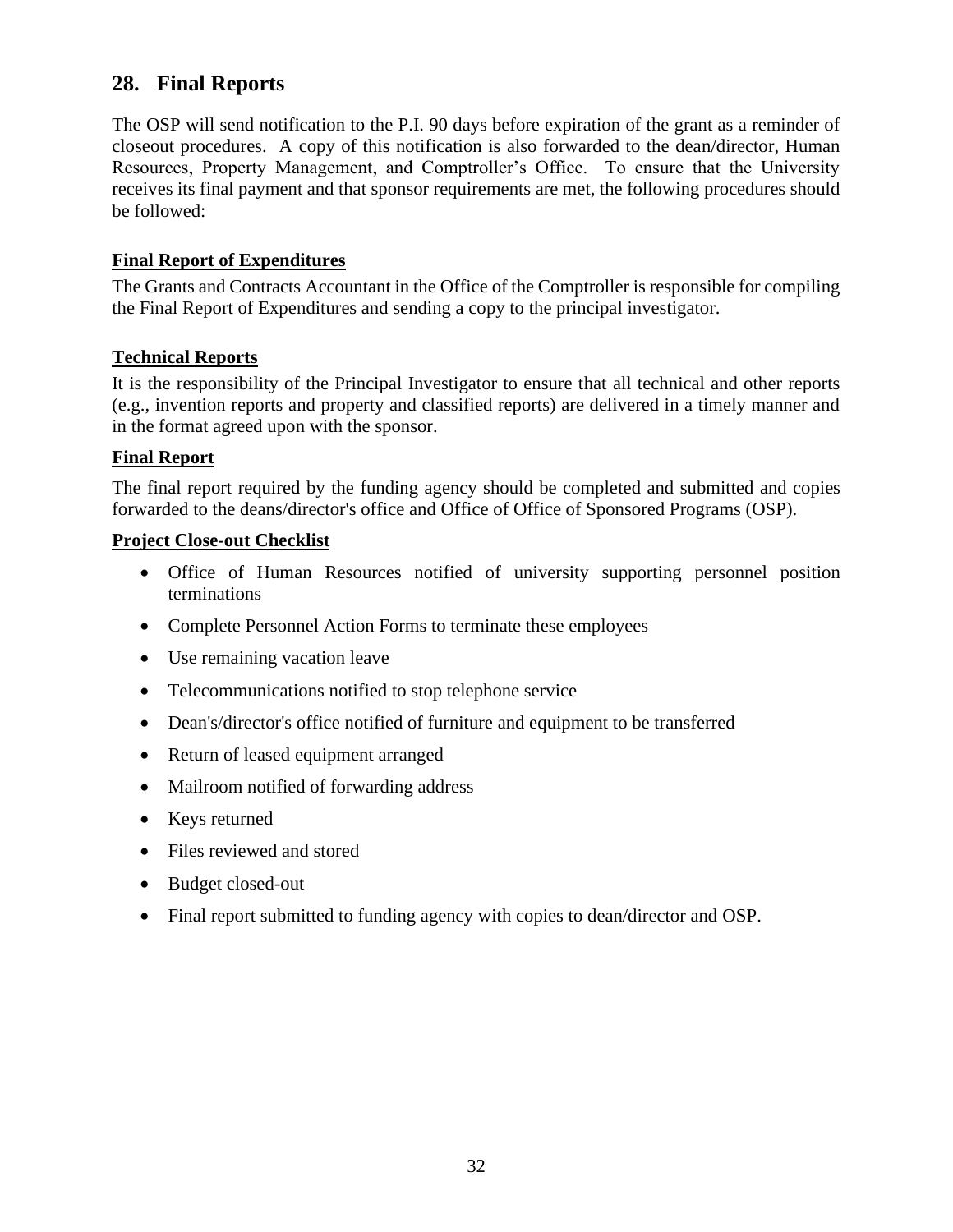## <span id="page-32-0"></span>**29. Subcontracting Practices and Procedures**

## <span id="page-32-1"></span>**What Is a Subcontract?**

A subcontract may be defined as "an *agreement* written under the *authority of* and *consistent with* the terms of the Prime Award (grant or contract) that *transfers a portion of the research or substantive effort* to another organization."<sup>1</sup> This definition contains four critical phrases, (as italicized):

## <span id="page-32-2"></span>**Agreement**

A subcontract is a formal, legal contractual instrument. The term *subcontract* is more correct than the often-used terms *subgrant* and *subagreement.* While it may seem logical to refer to a lower tier relationship from grant funds as a subgrant, the bilateral agreement which is executed is a contract.

## <span id="page-32-3"></span>**Authority of**

Prior to transferring any substantive effort to another institution, approval of the sponsor is usually required. Awards from private sources may not be clear about the assignment of work to another party; sound practice, however, dictates that the sponsor be consulted beforehand. Otherwise, costs Vice d with a subcontract which did not have prior approval may not be considered as allowable costs under the prime award.

## <span id="page-32-4"></span>**Consistent with**

An effective subcontract will establish the critical parameters of the relationship and will set out the rights and responsibilities of each party, but in particular will require that the subcontractor conduct the project in accordance with the terms and conditions of the prime award by transferring or *flowing down* to the subcontractor the relevant terms of the prime award. Only in this way can the prime awardee exercise the prudent stewardship necessary to ensure fulfillment of its responsibilities under the prime award.

## <span id="page-32-5"></span>**Transfers a portion of the research or substantive effort**

In instances when another organization will be responsible for performing a portion of the substantive work for which the prime award was made, a subcontractual relationship should be established. Thus defined, a subcontract does not refer to the purchase of goods, equipment or services, which can be handled properly by consulting agreements or purchase orders.

The recipient of a subcontract is referred to as a *subcontractor*. Terms such as "subgrantee" and "subrecipient institution" are also used.

## <span id="page-32-6"></span>**Submission of a Subcontractual Proposal**

A proposal to act as a subcontractor is as formal an offer as one submitted to a sponsor and should be treated in essentially the same manner. Therefore, WHEN PROPOSING TO ACT AS A SUBCONTRACTOR, THE INSTITUTION SHOULD REVIEW AND APPROVE THE PROPOSED STATEMENT of work, budget and budget justification, and any required materials prior to their submission to the prime. In addition, any internal approvals or required forms should be routed to the pre-award or sponsored projects office (i.e., Office of Sponsored Programs (OSP)). Upon successful review of the proposed materials, the proposed subcontracting institution may either endorse a cover sheet or preferably transmit these materials under a cover of transmittal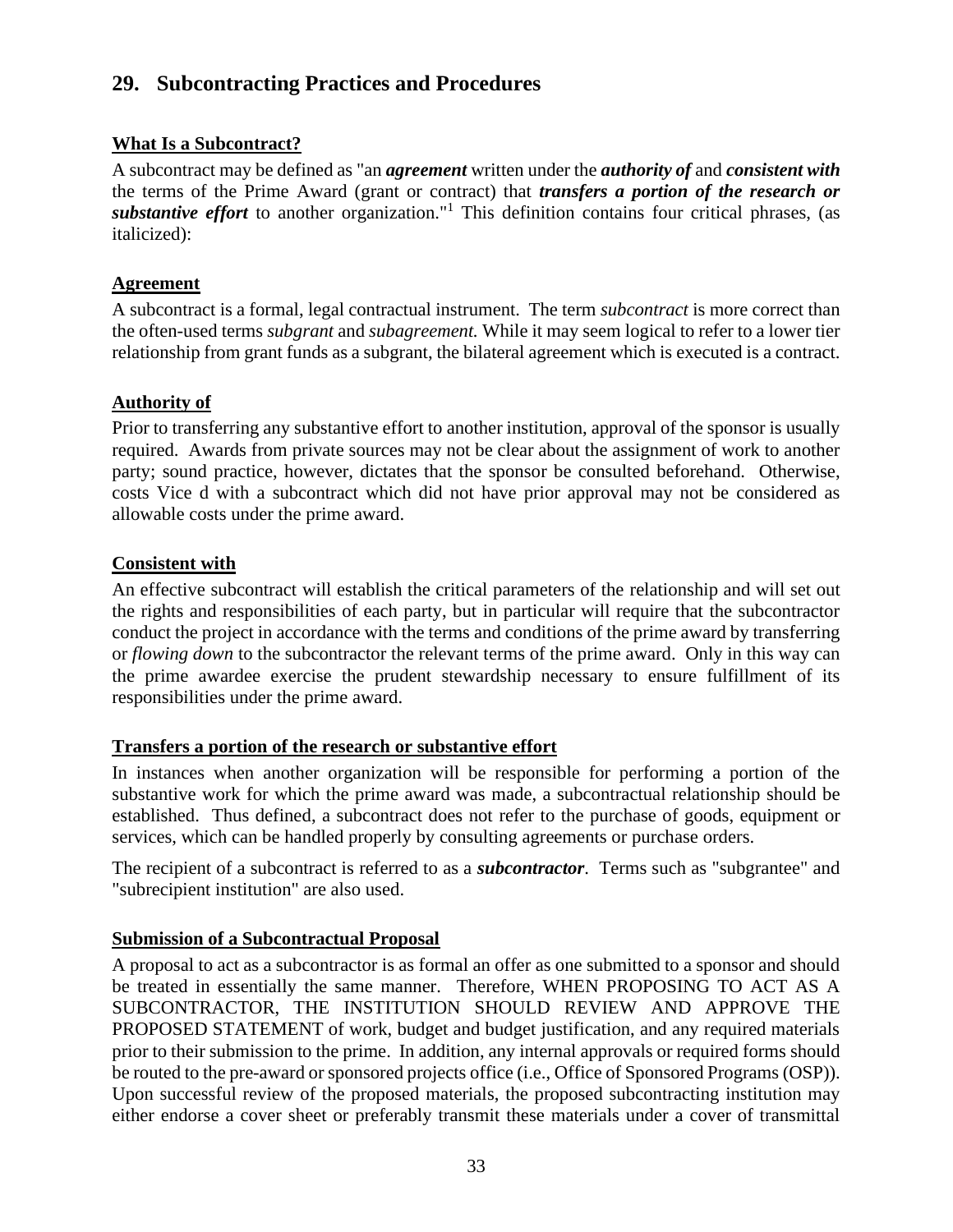letter. This letter can function in three ways: it indicates institutional approval of the subcontract proposal; it verifies the indirect costs, fringe benefit rates, and type and level of institutional costsharing, if any; and it indicates that institution's willingness to administer a future subcontract.

## <span id="page-33-0"></span>**Responsibilities of Prime Awardee**

The institution which will function as the prime awardee has a responsibility to review the subcontract materials, as well as the full proposal to be submitted to the sponsor. The proposed prime awardee should ensure that the subcontracting institution has reviewed and approved the submitted subcontracting materials and that appropriate materials, especially budget information, have been properly incorporated into the proposal. Much of the subcontractor's materials serve as back-up information for the proposed prime awardee and is not necessarily incorporated verbatim in the proposal; this is particularly true of the subcontract statement of work and institutional letter. Items to consider include the following. Does each institution, for example, know what its respective role would be? Does the proposal clearly articulate that a subcontractual relationship will be developed? Is the budget adequate to the proposed work? Has someone authorized to sign on behalf of the subcontracting organization endorsed the subcontract proposal?

When these and other issues are adequately resolved, the proposed prime awardee submits the proposal for consideration by the sponsor. Except to respond to possible requests for additional information, or to generate revised budgets, the proposed prime and the subcontracting institution usually have little further contact until an award is received, at which time they will negotiate a subcontract. Occasionally, however, it is prudent or necessary to establish a teaming agreement or memorandum of agreement at this stage to spell out the future relationship, as well as to define the relationship during the interim period (i.e., maintaining confidentiality during the review period.)

To ensure that the subcontract is drafted and negotiated when the overall proposal is funded, it is an excellent idea to establish a tickler or coding system. Such a system could be a simple tag or colored mark on the proposed file, or it could be a computerized database tied to the proposal information. Whatever the system, its goal is to facilitate the timely issuance of subcontracts.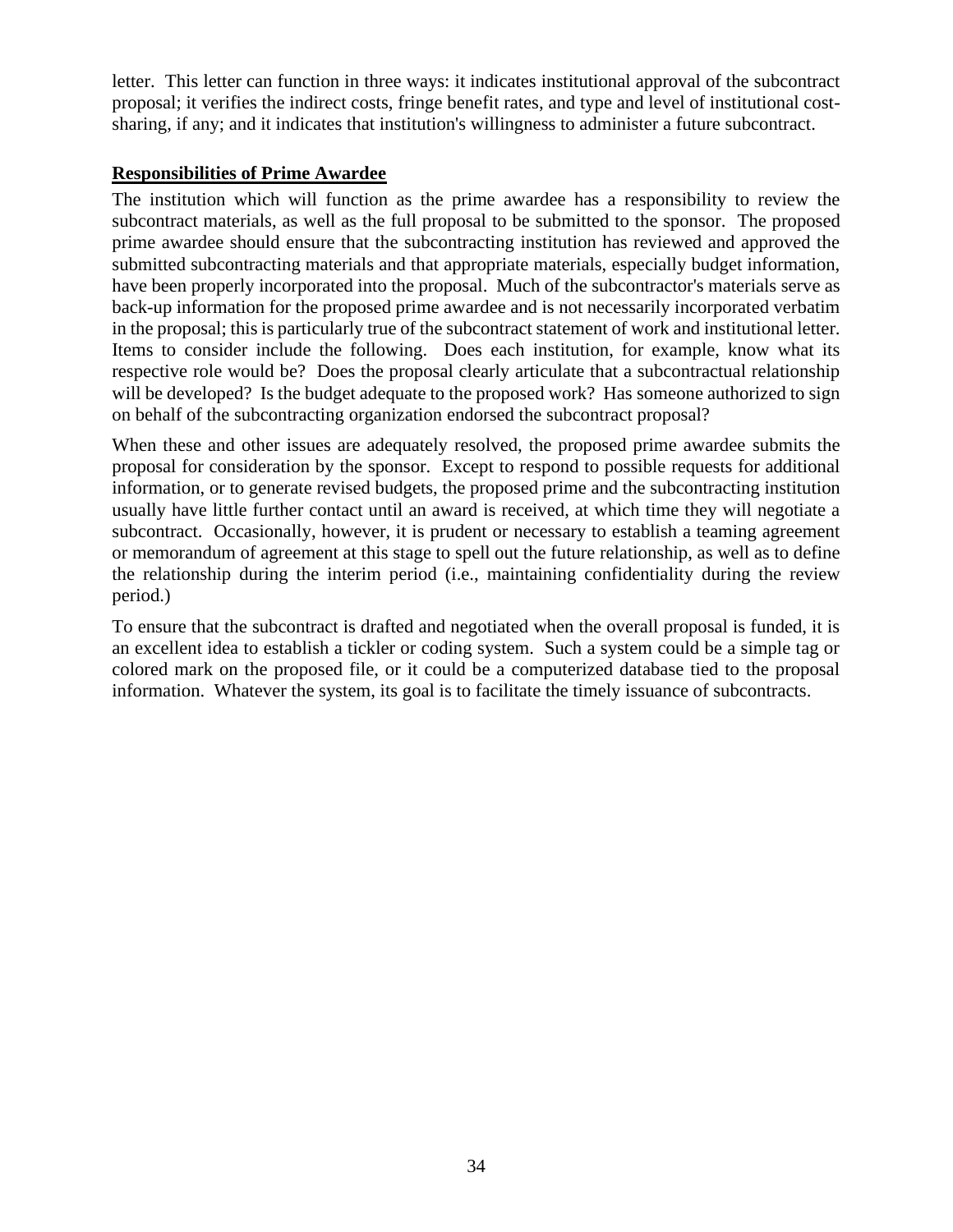## <span id="page-34-0"></span>**Drafting and Negotiating Subcontracts**

## <span id="page-34-1"></span>Securing Sponsor Approval

Before a subcontract is drafted, the approval of the sponsor should be secured. Prior approval is a clear concept in governmental subcontracting, but often less clearly articulated with private sources. However, the basic concept of prior approval is a sound one; without prior approval to subcontract, the sponsor has no responsibility to allow subcontract costs. Prior approval protects the interests of the prime awardee. In most circumstances, a proposal and budget submitted to the sponsor would indicate the anticipated collaborative relationship, specifying the collaborating institution, the key personnel and how much of the prime award would be subcontracted. An award based upon such a proposal and budget would generally constitute prior approval. If the need to subcontract a substantive portion of the work is not indicated in the proposal, it is prudent to secure the sponsor's permission before entering a subcontractual relationship even if the prime award lacks an Assignment clause.

## <span id="page-34-2"></span>Rights and Responsibilities of Each Party

An effective subcontract should clearly establish the rights and responsibilities of each party. By transferring or "flowing down" relevant provisions of the prime award (suitably modified), a subcontract ensures that the prime awardee can fulfill is responsibilities toward the sponsor. The subcontract should also reflect the policies and needs of the prime awardee institution, as well as those of the subcontractor. It should enable the prime awardee to exercise necessary and reasonable oversight. A subcontract may be more restrictive than the prime award, but not less so. However, in drafting and negotiating a subcontract, the prime awardee should remember that it is often dealing with a colleague organization and that the role of prime awardee and subcontractor may one day be reversed. A subcontract should serve to protect the prime awardee which is solely liable and accountable to the sponsor for the conduct of the entire project and for compliance with all the prime award requirements. Finally, as a bilateral contract, the subcontract should comply with standard contract practice and law.

## <span id="page-34-3"></span>Standard Subcontract Clauses Include:

The goals and purposes of 16 basic subcontract elements are discussed below. These discussions are augmented by the sidebars, which provide specific contract language. The proposed contract language is intended as a starting point in drafting a subcontract; specific language should, of course, reflect the specific conditions and requirements of the prime award and the institutional policies and procedures of the prime awardee.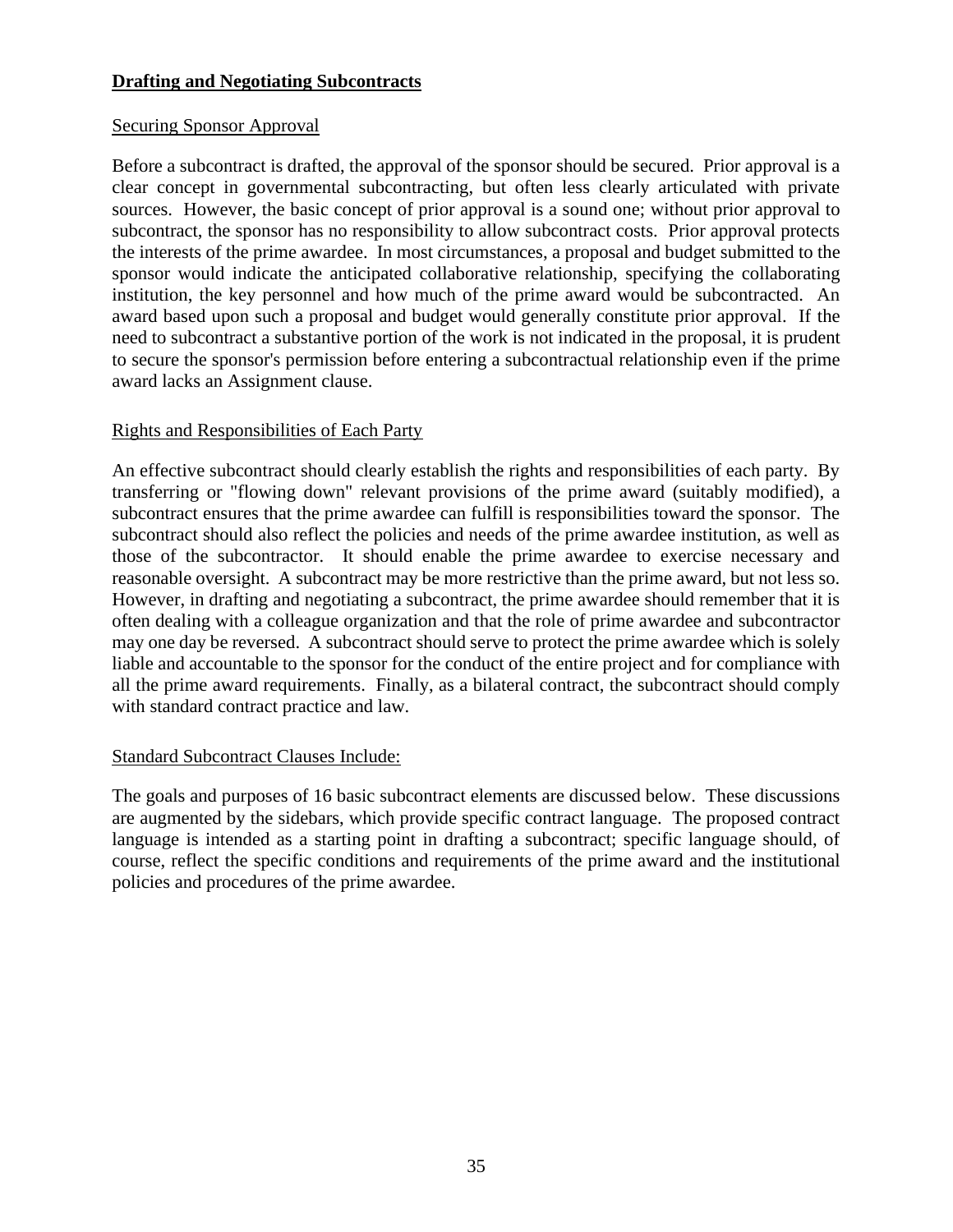## <span id="page-35-0"></span>**Post-Award Management of Subcontracts**

## <span id="page-35-1"></span>Receiving a Subcontract

The recipient of the subcontract processes and administers the subcontract award in a manner consistent with its practices for all other awards. This should include establishing a separate and unique account number for expenditures from the subcontract. This allows the project to be segregated from all others and for the project records to contain expenditure data for this project.

To facilitate a subcontractor's familiarity with obligations for billing the prime awardee and other subcontract requirements, it is useful to create a database or notes to the file. These can include any requirements which are not apparent or that are unusual so that anyone picking up the task of billing can easily recognize what is required.

The subcontractor should monitor its expenditures on the subcontract in a manner consistent with its stewardship of other awards. It should review expenditures to determine whether rebudgeting of subcontract funds is necessary, and it should work with the department, key personnel, and preaward office to submit an appropriate request.

### <span id="page-35-2"></span>Administering Subcontracts

A prime awardee should establish appropriate systems for the administration of its subcontracts. This usually involves creating a special set of subcontract files, with tie-ins to the prime award file, and establishing clear procedures for reviewing, approving and paying invoices, for requesting report information, and for retaining the subcontract records for the required retention period.

It is particularly useful to establish a separate file from the prime award file to accumulate billings and correspondence regarding the subcontract. If subject to a future audit, the office will not be confusing documentation between the prime award and the subcontract.

To assure subcontractor compliance with the terms of the subcontract, key terms and conditions of the subcontract should be highlighted through notes to the file or on a database. Procedures can be established that perform a "mini-audit" before invoices are paid. This would include comparing monthly billing amounts to the budget and determining the need for rebudgeting. Is the invoice properly signed and certified? Is the invoice in enough detail to enable one to decide of reasonableness and to justify the expenditure? Is there need for proof of audit? These and other key compliance issues could be summarized in the form of a checklist. Finally, the retention requirements of the prime award should be applied to the retention of all records regarding the subcontract.

## <span id="page-35-3"></span>Modifications

As the collaboration proceeds, modifications to the subcontract may be required. Whether for a change in personnel, a substantive change in the statement of work, additional time (no-cost extension), rebudgeting, or increased funding, the request should be submitted to the prime awardee in writing, after being endorsed by the subcontractor's key personnel and authorized institutional official. Review of the request by the prime awardee should include the Principal Investigator and should be programmatically and well as financially and contractually based. The prime awardee should seek additional information when necessary to clarify reasons for the change and the benefits to the overall project. Moreover, it must determine whether the approval of the sponsor is required by the terms of the prime award. If sponsor approval is necessary, the request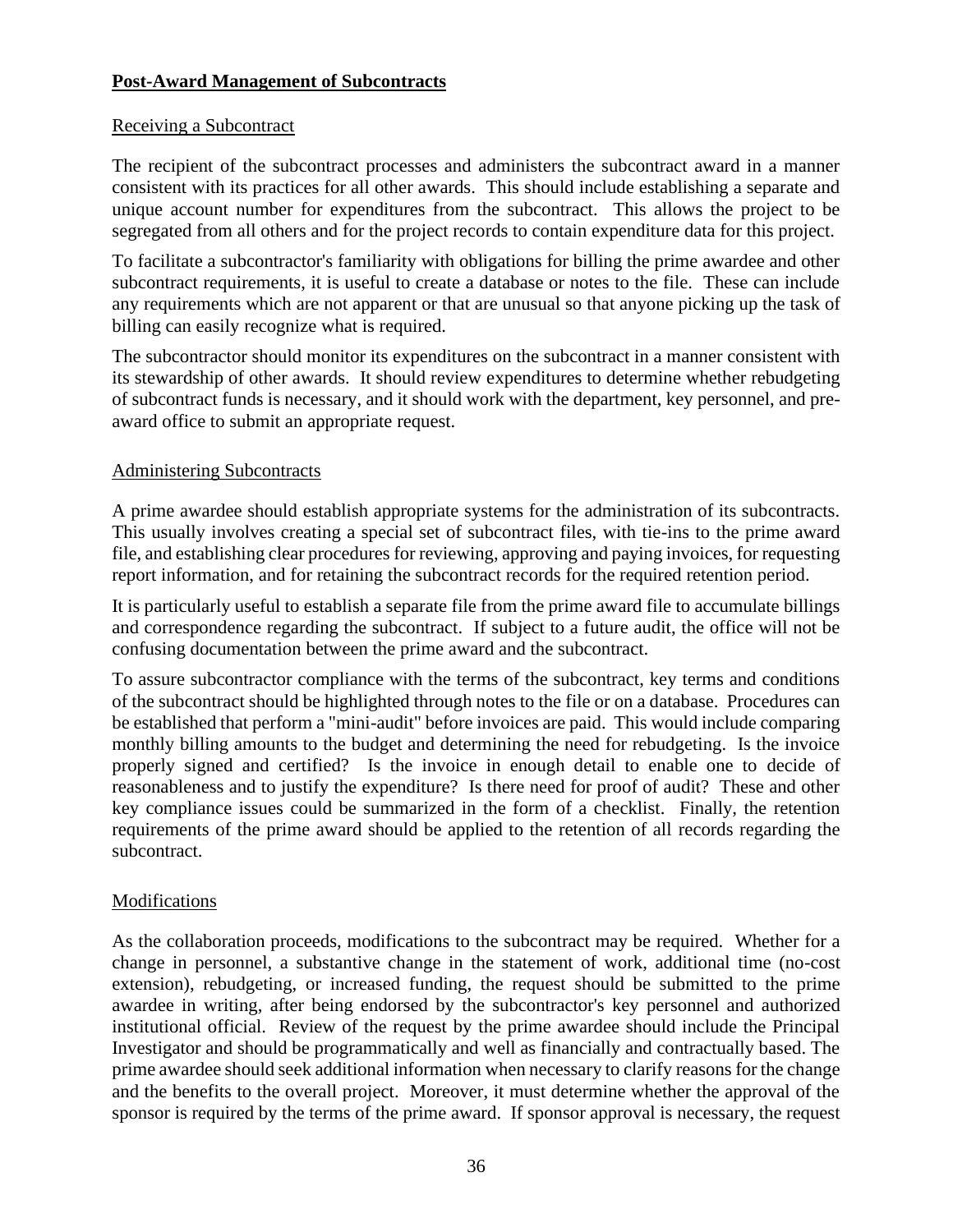should be in writing and should come from the prime awardee, although it may refer to and attach the subcontractor's request. Depending upon the nature of the requested change, it might be prudent for the prime awardee to discuss the request with the sponsor to gauge how receptively the request would be received. If sponsor approval is required, no modification should be issued prior to receiving the sponsor approval in writing.

When the prime awardee approval and/or sponsor approval for the change has been received, the prime awardee can issue a Modification to the subcontract. An effective modification should clearly reference the original subcontract, alter those clauses which are affected by the change, and declare that all other clauses of the subcontract remain in force. As part of the formal subcontract, such a modification requires bilateral approval. It is convenient to number modifications.

### <span id="page-36-0"></span>Invoicing

The subcontractor should submit invoices on a regular basis and in a manner consistent with the terms of the subcontract. This not only allows for timely reimbursement from the prime awardee, but also enables the prime awardee to bill the sponsor regularly and to judge programmatic progress against spending patterns, and to project future average spending and perhaps positive variances. Billing instructions should be followed carefully to avoid questioned charges, returned invoices and delayed payment... The subcontract submission of regular invoices throughout the life of the subcontract will also limit problems Vice d with large billings at the end of the project.

The prime awardee should carefully review the invoice to ensure that it is in an acceptable format, that it includes the type of back up and justification which the subcontract requires, and that the spending is consistent with the budget and its categories. Any discrepancy should be clarified before the invoice is paid. Moreover, many institutions require that the Principal Investigator review and approve all invoices before they are paid. Prime awardees should try to pay subcontractor invoices promptly, remembering how much this will contribute to the collegial nature of the ongoing relationship.

#### <span id="page-36-1"></span>Establishing Systems

To avoid unnecessary embarrassment, it is worth establishing simple systems in the office to ensure that all proposals which included proposed subcontracts result in the timely issuance of agreements. Unfortunately, it is not uncommon for a PI to discover, while preparing the first programmatic report and soliciting material from his or her collaborator that the subcontract work has not begun because no agreement was ever negotiated. Establishing simple procedures can prevent complicated and embarrassing situations.

#### <span id="page-36-2"></span>**Consistency**

Most audit investigations try to answer this question: Does an institution have the necessary systems and are they applied in a consistent and reasonable manner? It is far better to be able to answer with a simple "yes" than with a long-winded explanation (e.g., that a particular form was not necessary because the sponsor of this subcontract was a private entity, while another subcontract has the form because while it appears to be from private sources, the funds are really government pass-through). In terms of expectations and in-house paperwork, it may be easier for staff to expect the same subcontracting materials on non-governmental subcontractual relationships and to complete the same checklists.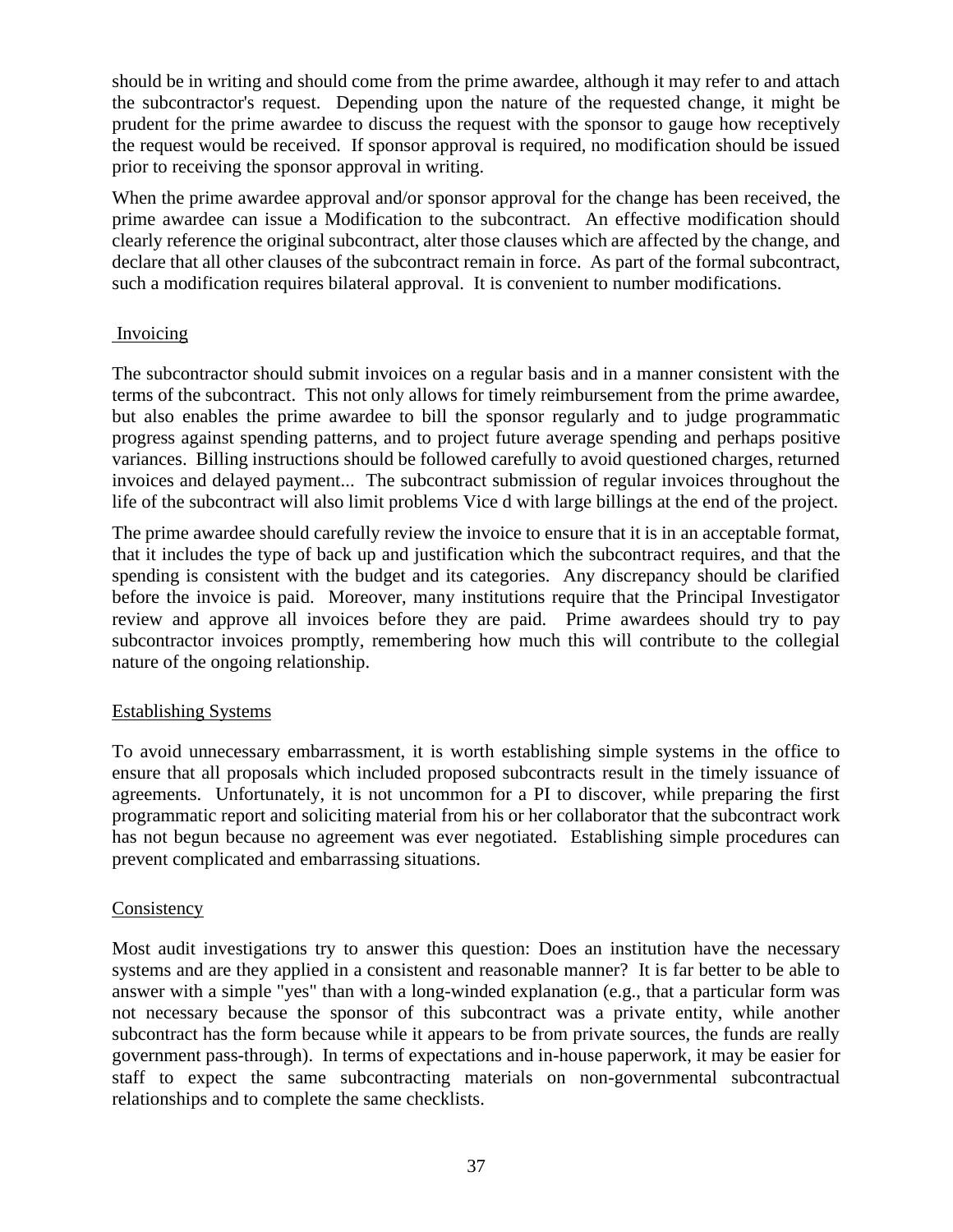Certain circumstances, however, the agency's Grants Officer may specifically reserve the right to approve each subcontract document. One should carefully review the prime award, and the pertinent regulations before preparing end executing subcontracts.

Aside from protecting the interests of one's organization, a subcontract has other important purposes: It provides evidence of one's institution's acknowledgment of its accountability to the

activities, and require a certification that the reported effort percentages are reasonable and accurate.

Each faculty member must be aware of his/her level of committed effort to sponsored projects, their ability to meet those commitments considering any other University obligations they may have and to communicate any significant changes in level of sponsored projects effort to his/her respective business office.

Financial penalties, expenditure disallowances, and harm to the University's reputation could result from failure to provide accurate effort certifications or failure to comply with the University's effort reporting requirements. All individuals involved in the effort certification process are expected to abide strictly by the provisions of this policy.

### <span id="page-37-0"></span>Policy Statement

- The University is committed to ensuring that effort reports completed in connection with sponsored projects are accurate.
- All faculty and staff who are involved in allocating salaries and wages to sponsored projects, managing sponsored projects, or completing effort reports are responsible for understanding the principles of accurate and timely effort reporting.
- In no case can the percentage of an individual's salary charged to a sponsored project exceed the percentage of the individual's total effort that is expended on the project during an effort reporting period.
- If the percentage of total effort expended in each effort reporting period is less than the percentage of salary charged to the sponsored project during the period, the salary charges must be reduced to reflect actual effort.

Every institution that receives federal grant or contract funds must abide by the same rules, including implementing an accurate effort certification system and ensuring that the federal government is not overbilled for effort that did not occur. Auditors may elect to review the effort certification system of any institution at any time, regardless of the type of institution or the size of its sponsored programs portfolio. Although the small size of an institution or a relatively modest volume of federally funded research may lower the probability of an effort certification audit, if it should occur, the magnitude of the impact of audit disallowances or a False Claims Act suit would be substantially greater, as small institutions generally do not have large monetary reserves from which to pay for disallowances, fines, settlements, and attorneys' fees. Thus, any institution, regardless of size, is remiss if effort certification is not taken seriously and is not done in a way that satisfies federal regulations and ensures that the federal government is not overcharged for personnel time on sponsored projects.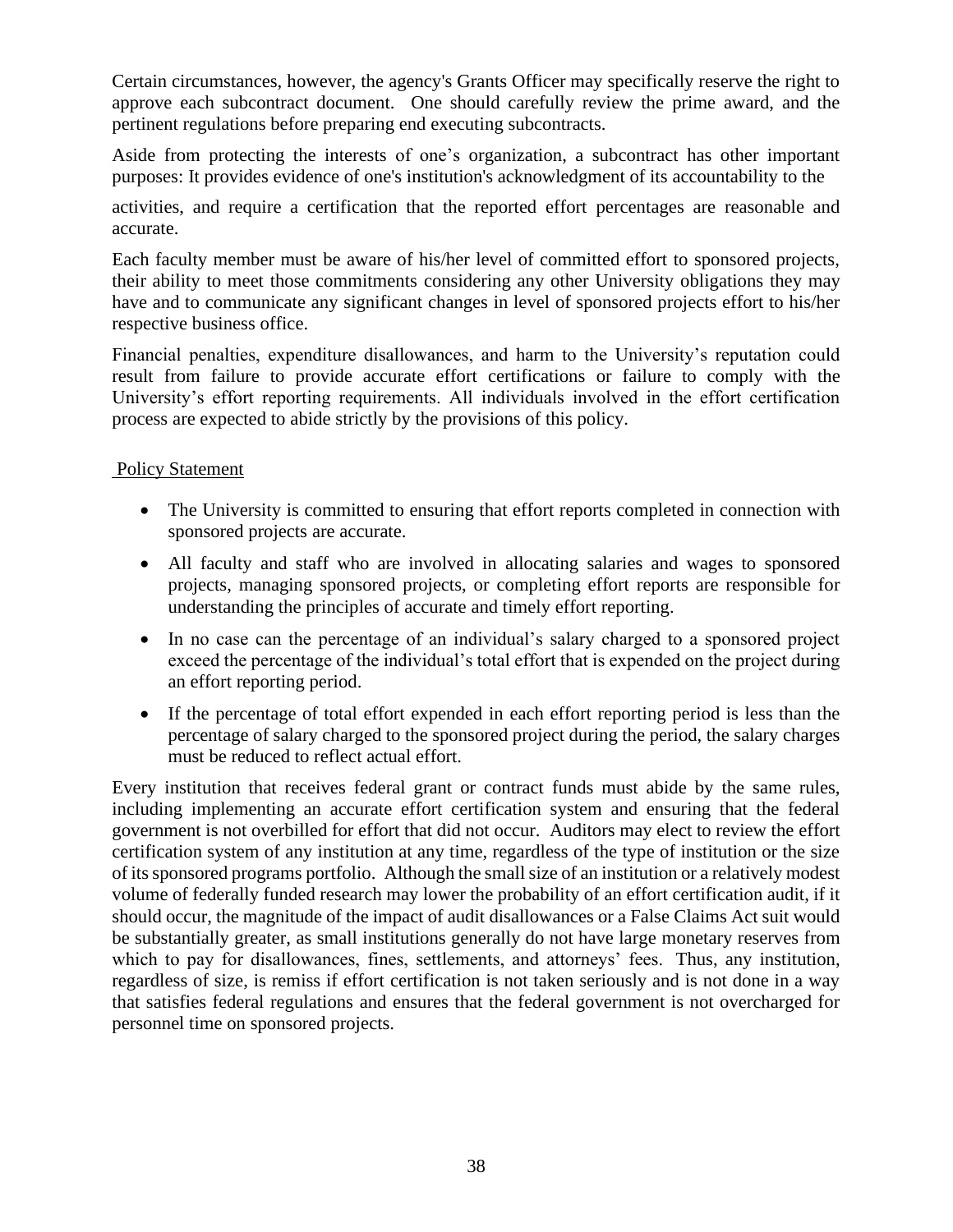## <span id="page-38-0"></span>The Statement of Work

As is the case with the General Provisions, it is very tempting to take the easy way out when writing a statement of work. Many subcontracts inappropriately include Statements of Work that say no more than, "The subcontractor will cooperate with the contractor in the project entitles..." While such an approach is a quick fix, it really tells the subcontractor nothing of substance and can easily lead to disagreements during the course of the work.

At the time the prime awardee or contractor submits its project proposal to a federal agency, the subcontractor should submit its proposal (statement of work and budget) to the prime awardee or contractor, and it should be signed by an authorized subcontractor signatory. The subcontract proposal needs to be approved by the prime awardee or contractor's Principal Investigator.

The Statement of Work does not have to be extremely long and detailed. It should, however, be a concise narrative summary of the work to be undertaken by the subcontractor. In fixed-price subcontracts, the Statement of Work should also contain performance standards and deliverable schedules.

## <span id="page-38-1"></span>The Budget

As noted above, the budget should be a part of a formal subcontract proposal. Every costreimbursement subcontract and each subcontract written under a prime grant should have a budget attached. The budget should be as detailed as necessary to indicate cost item accountability and should be in the same form as, if not more detailed than, the invoices and financial reports required under the subcontract. In general, percentages of effort or labor hours for personnel, fringe benefit rates, general and administrative rates, and indirect costs should be clearly established. If costsharing is required, the percentage and amount should be included on the budget page. Also, the subcontractor should use the same agency forms that are required of the prime grantee or contractor.

A budget is not required for fixed-price subcontracts. In such cases, however, sufficient data should be provided in the subcontractor's proposal to permit the prime awardee or contractor to perform a pre-award cost and price analysis. This is important because the prime awardee or contractor is not permitted to audit fixed-price subcontracts on a post-award basis

#### <span id="page-38-2"></span>Why Such Attention to Detail?

Institutions are being called upon to exercise greater care in the management of federal funds and are being held accountable for actions (or inaction) to a greater degree than ever in the past. Therefore, particular care must be taken in writing subcontracts that are consistent with the terms set forth in the respective prime award contracts, are appropriate to the given circumstances, accurately reflect the nature of the subcontract relationship, preserve the government's rights, protect the prerogatives and responsibilities of the institutions, and treat the subcontractors fairly. Such care on the institution's part at the initiation of a subcontract is well worth the effort, as it will avoid potential cost disallowance, unnecessary disputes with subcontractors, and poor relations with federal sponsors. Furthermore, these efforts will facilitate the work conducted under federally funded projects, and that is the core responsibility of research administration.

• Significant Publications and Total Number of Publications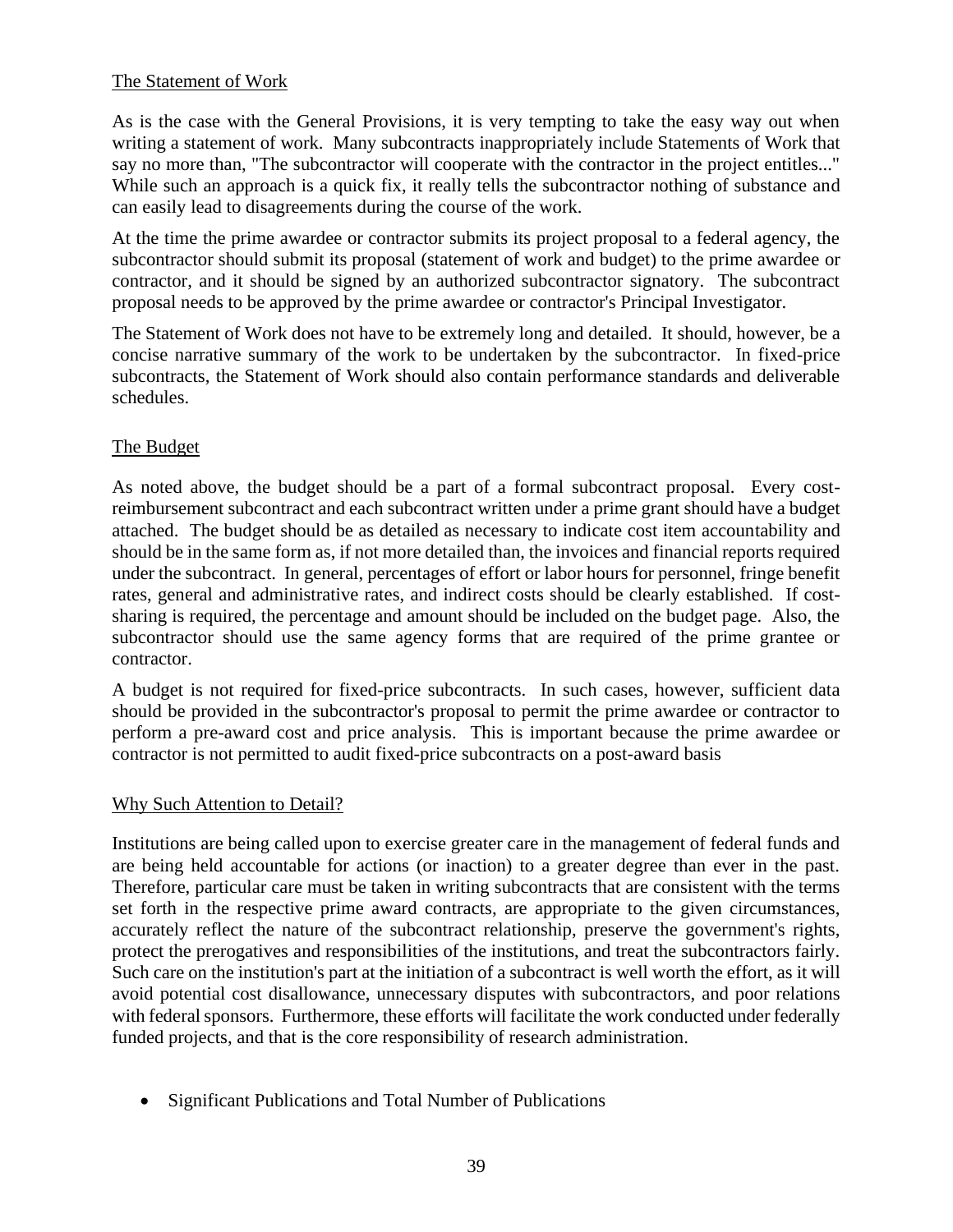- Research Honors/Awards
- Selected Abstract(s) (In Layman's Language) of proposed areas of research interests for funding searches.

NOTE: This information should be updated annually, preferably at the beginning of the academic year. Up-to-date information is valuable to research administrators in doing specific funding searches and identifying individuals who have a potential interest in a special topic. It is also useful in determining which faculty members should receive a announcement. For example, there are programs restricted to individuals within 5 years of their terminal degree, to individuals who are U.S. citizens or permanent residents, to minorities, etc. The ability to identify these special constituencies can be important not only for identification of possible outside funding sources, but also for other internal institutional needs, such as abilities in a foreign language or a particular computer expertise.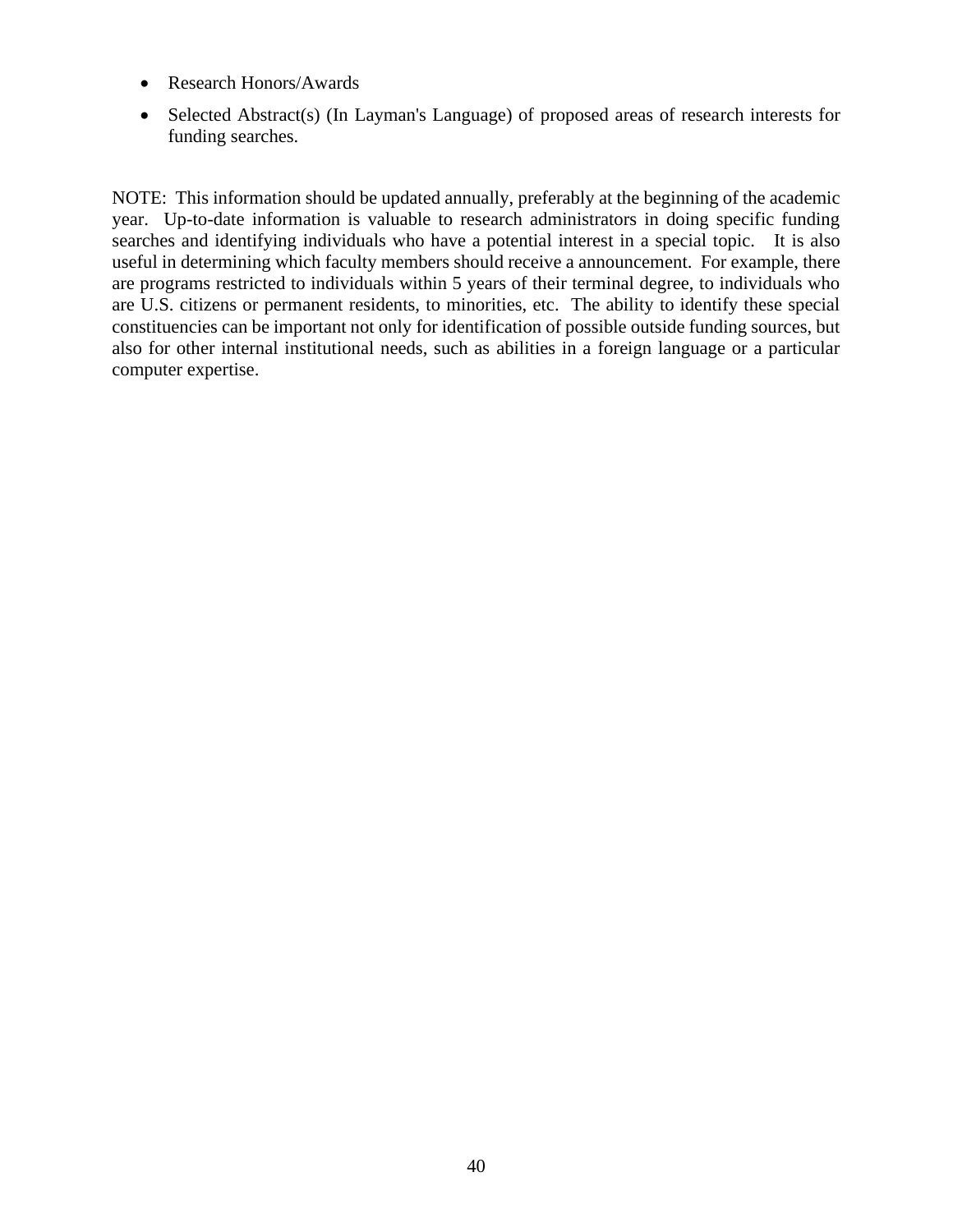## <span id="page-40-0"></span>**30. APPENDICES**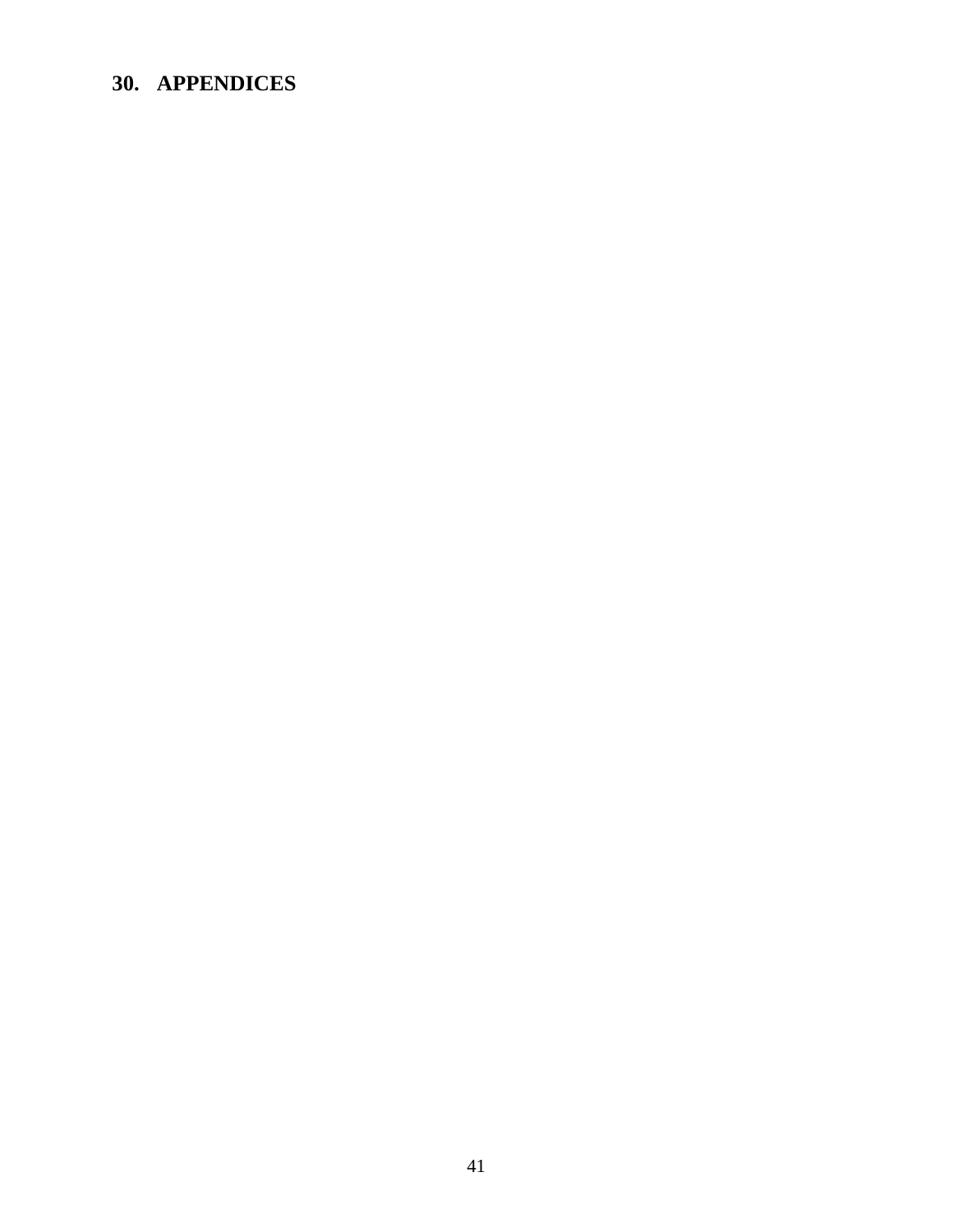## **APPENDIX A: Sign Off Sheet / Information**

## **Sign Off Sheet/Information**

<span id="page-41-0"></span>

|  | Name of Principal Investigator/Author: |  |
|--|----------------------------------------|--|
|--|----------------------------------------|--|

| <b>Department:</b> | <b>Submission Deadline:</b> |
|--------------------|-----------------------------|
|--------------------|-----------------------------|

Title:

*By signing below, I am confirming that I have read and approve the attached proposal for submission.*

|               | Date: $\qquad \qquad$                                    |
|---------------|----------------------------------------------------------|
|               |                                                          |
|               | Date: $\frac{1}{\sqrt{1-\frac{1}{2}} \cdot \frac{1}{2}}$ |
| Director OSP: | Date:                                                    |

**\_\_\_\_\_\_\_\_\_\_\_\_\_\_\_\_\_\_\_\_\_\_\_\_\_\_\_\_\_\_\_**

*\*\*\*NOTE: Five working days MUST be allowed for the approval process. The Sponsored Programs Office will submit the proposal, providing the PI with any copies that may be needed, if the following information is provided: Agency:*  Submittal Type:

*Note: Electronic HelloSign form can be used for Sign Off Sheet. Send email to the Director of Sponsored Research Program to initiate the procedure for electronic form. In the email, include the following: Title of the Grant and Contact information of PI (Name and Email Address)*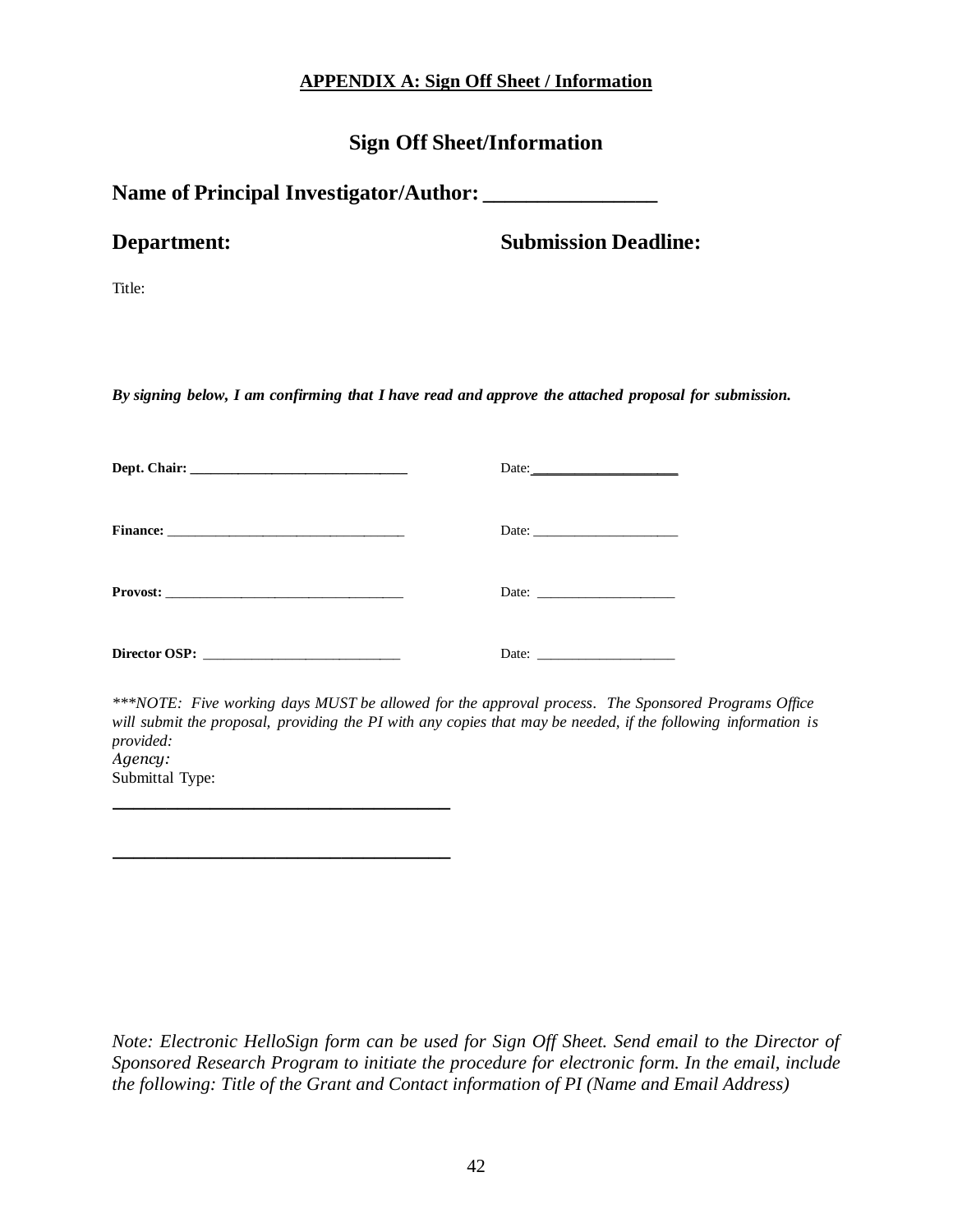#### INFORMATION FORM TO ACCOMPANY ALL PROPOSALS

- **1. Does this project involve hazardous chemicals or biohazards? ( ) yes ( ) no; animal subjects? ( ) yes (X) no; human subjects? ( ) yes () no** (*Note: human subjects encompasses "surveys"). If the answer is yes to any of these three questions, the appropriate procedures must be followed; contact the Office of Sponsored Programs.*
- *2.* **Is this a proposal for Fisk to serve as a subcontractor? () yes () no** *If the answer is yes, provide the name, address, and phone # of the principal contact on the reverse side of this page.*
- *3.* **Does this project involve use of space not previously allocated for your use? ( ) yes ( ) n o** *If the answer is yes, obtain the approval of the appropriate offices to whom needed space has been allocated under their authority and attach approval/commitment.*
- *4.* **Does this project involve use of equipment or facilities over which you do not have control? ( ) yes () no** *If the answer is yes, obtain the approval of the persons in charge of the grant under which the equipment has been purchased. (Attach to this form copies of any required approvals for the use of facilities.)*
- *5.* **Does this project involve cost sharing? ( ) yes () no If the answer is yes, is the cost sharing required by the agency? ( ) yes ( ) no** *(On a separate sheet, explain any cost sharing and if it is not required by the granting agency, justify your request.) Any agreement between you and a university officer concerning cost sharing should be attached and will be made a part of the condition for university approval.*
- *6.* **Does this project involve any financial obligation on the part of the university not explicitly stated in the proposal, e.g. installation of new utilities? ( ) yes () no** *If the answer is yes, explain on separate sheet.*
- *7.* **Does this project involve solicitation from private industry or foundations? ( ) yes () no** *If the answer is yes, obtain prior approval of the Vice President for Institutional Advancement to ensure there is no conflict with university fundraising efforts.*
- *8.* **Does this proposal contain a descriptive summary (no more than one page) briefly describing what it seeks to accomplish in language that is understood by a welleducated person with a liberal arts degree? () yes ( ) no** *If the answer is no, please provide one.*
- **9 . Please attach a copy of the full mailing instructions from the guidelines, including the date by which the proposal is to be received (due at agency), the complete mailing address, and the required number of copies.**

I certify that this form has been completed accurately and that the requested materials are attached.

PI Signature Date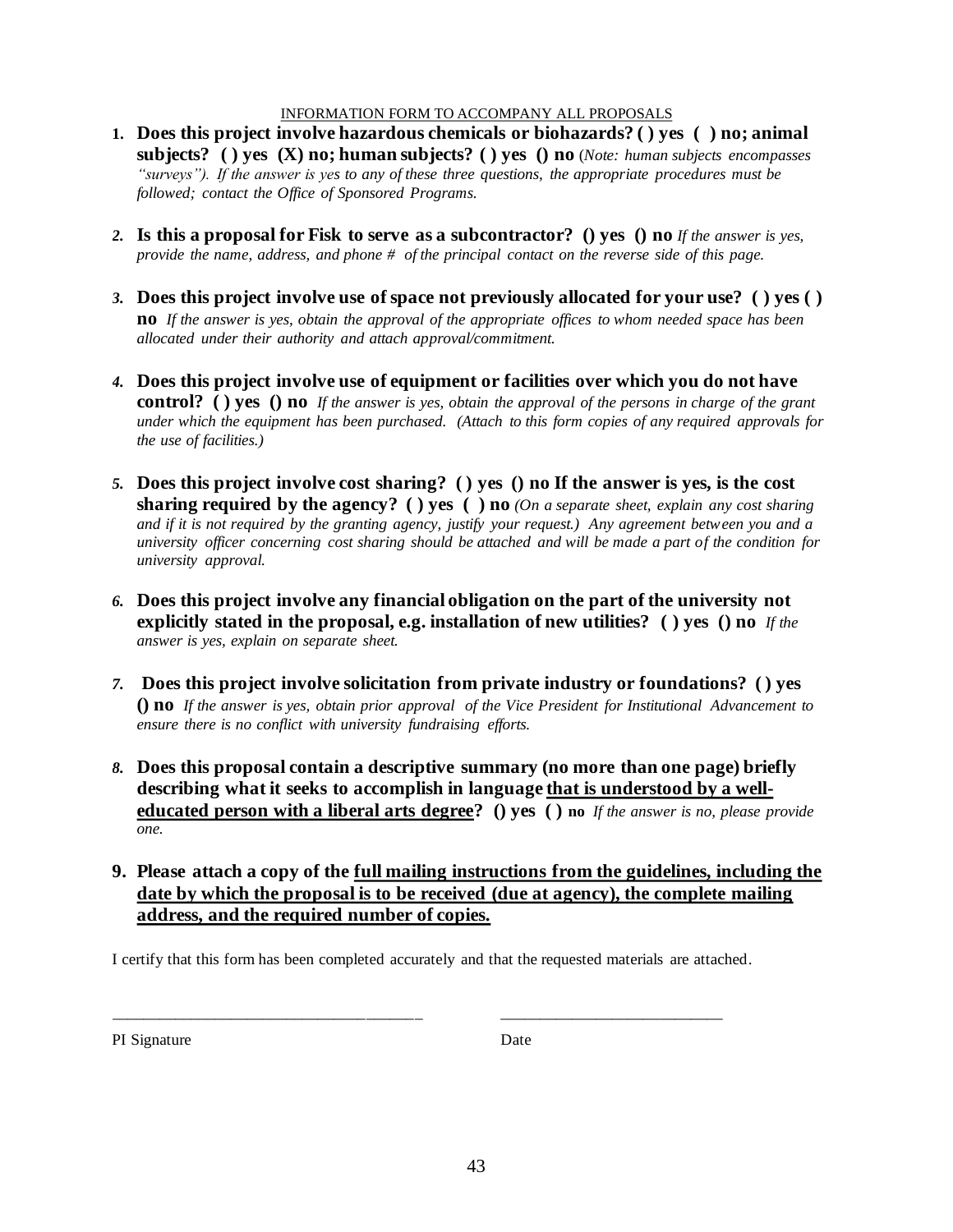## <span id="page-43-0"></span>**Appendix B: Proposal Submission Process Flow Chart**

- OSP: Office of Sponsored Research & Programs
- PI: Principal Investigator
- RFP: Request for Proposal